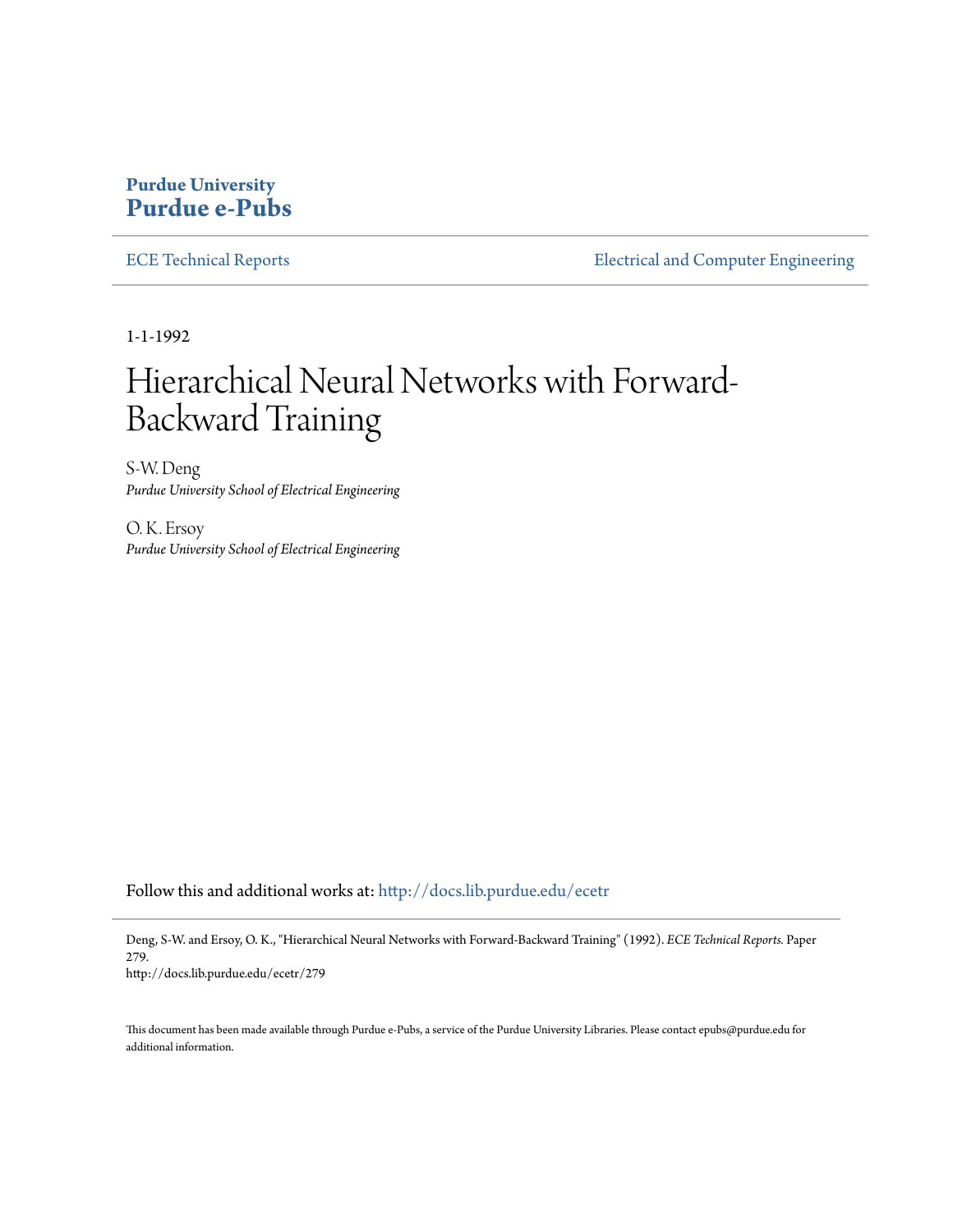

# **Parallel, Self-Organizing, Hierarchical Neural Networks with Forward-Backward Training**

S-W. Deng O. K. Ersoy

TR-EE 92-3 January 1992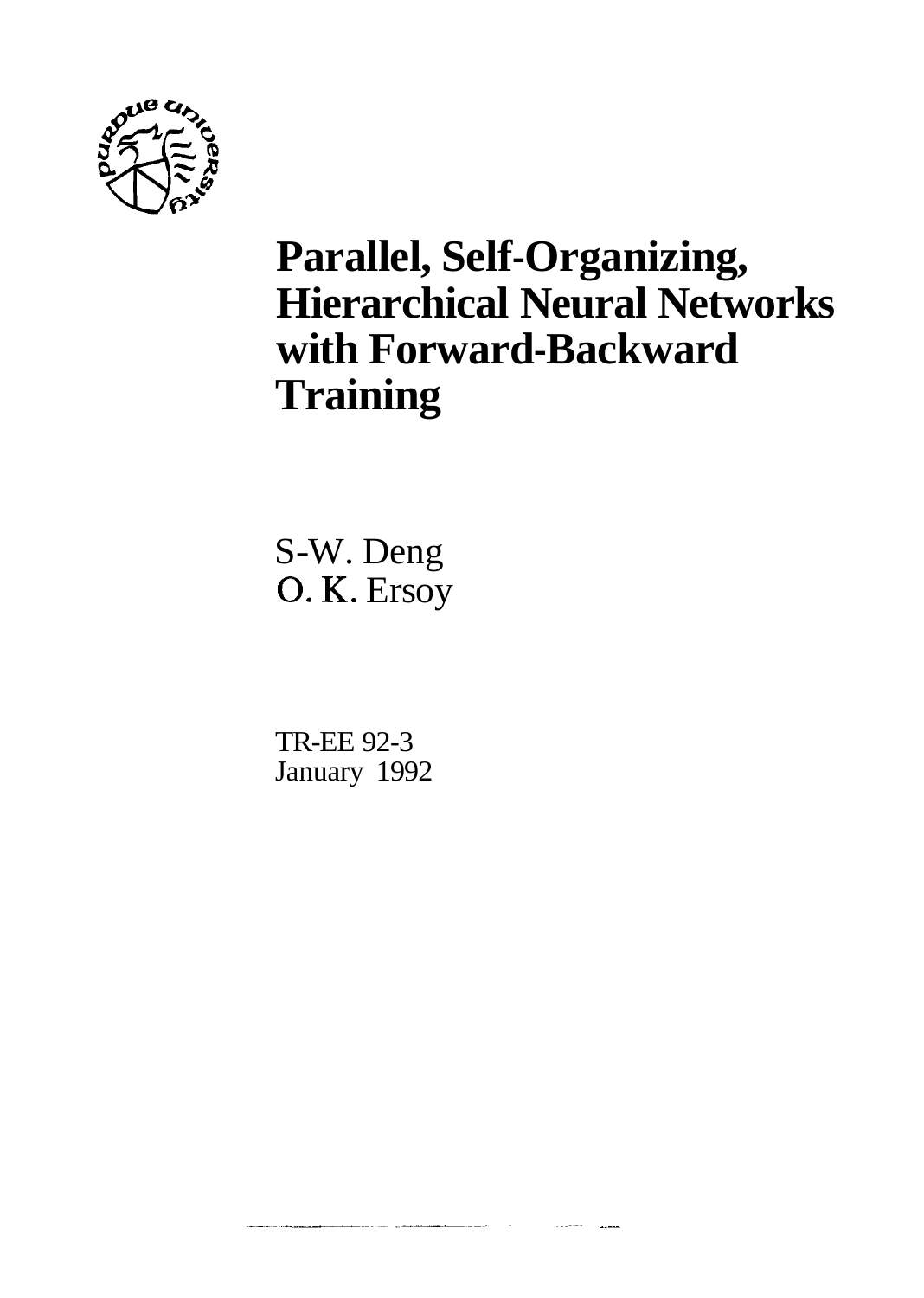# **PARALLEL, SELF-ORGANIZING, HIERARCHICAL NEURAL NETWORKS WITH FORWARD-BACKWARD TRAINING**

S-W Deng, 0. K. Ersoy

Purdue University School of Electrical Engineering W. Lafayette, IN 47907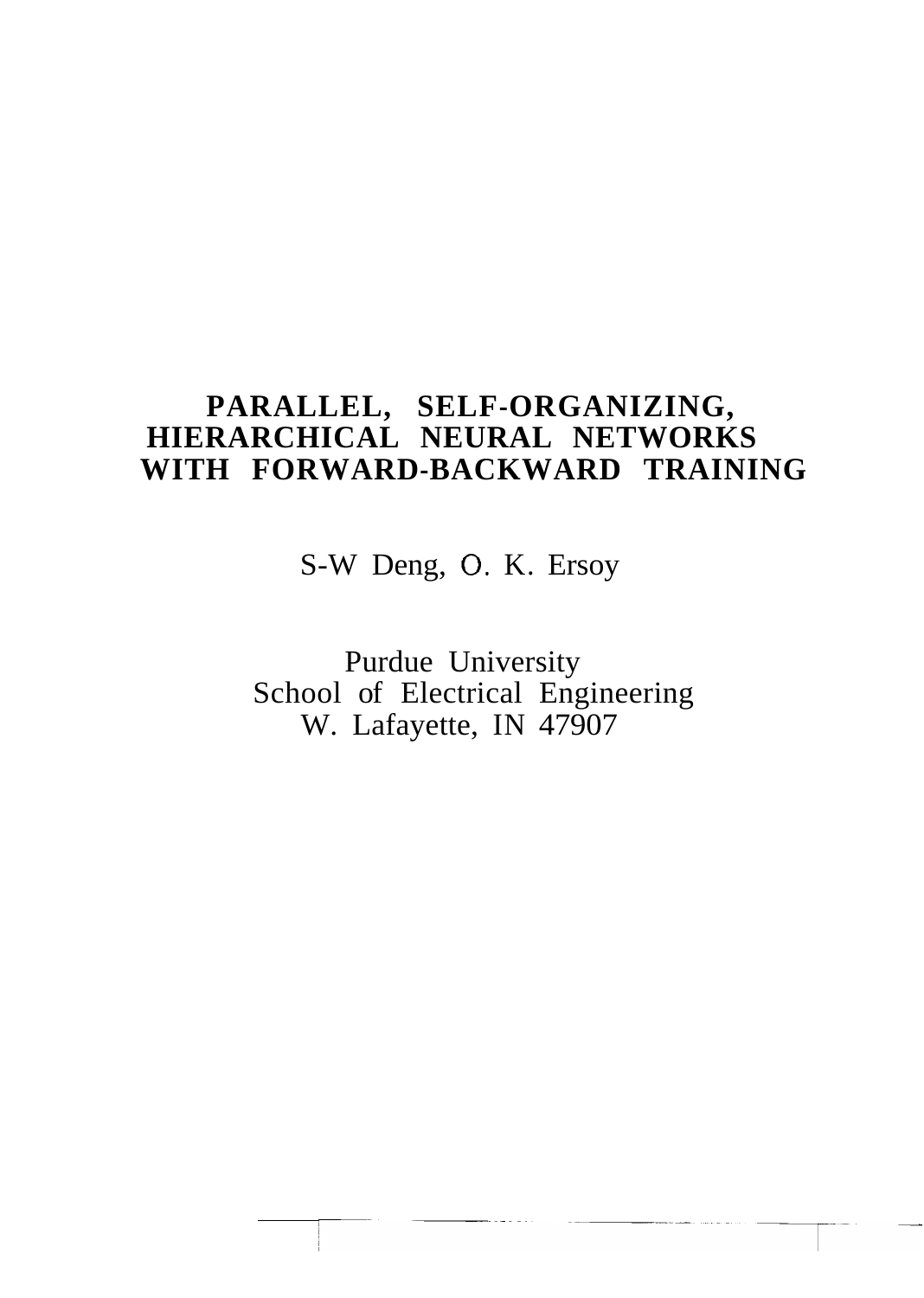#### **ABSTRACT**

A forward-backward training algorithm for parallel, self-organizing hierachical neural networks (PSHNN's) is described. Using linear algebra, it is shown that the forward-backward training of an n-stage PSHNN until convergence is equivalent to the pseudo-inverse solution for a single, total network designed in the **least-squares** sense with the total input vector consisting of the actual input vector and its additional nonlinear transformations. These results are also valid when a single long input vector is partitioned into smaller length vectors. A number of advantages achieved are small modules for easy and fast learning, parallel implementation of small modules during testing, faster convergence rate, better numerical error-reduction, and suitability for learning input nonlinear transformations by other neural networks. The backpropagation (BP) algorithm is proposed for learning input nonlinearities. Better performance in terms of deeper minimum of the error function and faster convergence rate is achieved when a single BP network is replaced by a PSHNN of equal complexity in which each stage is a BP network of smaller complexity than the single BP network.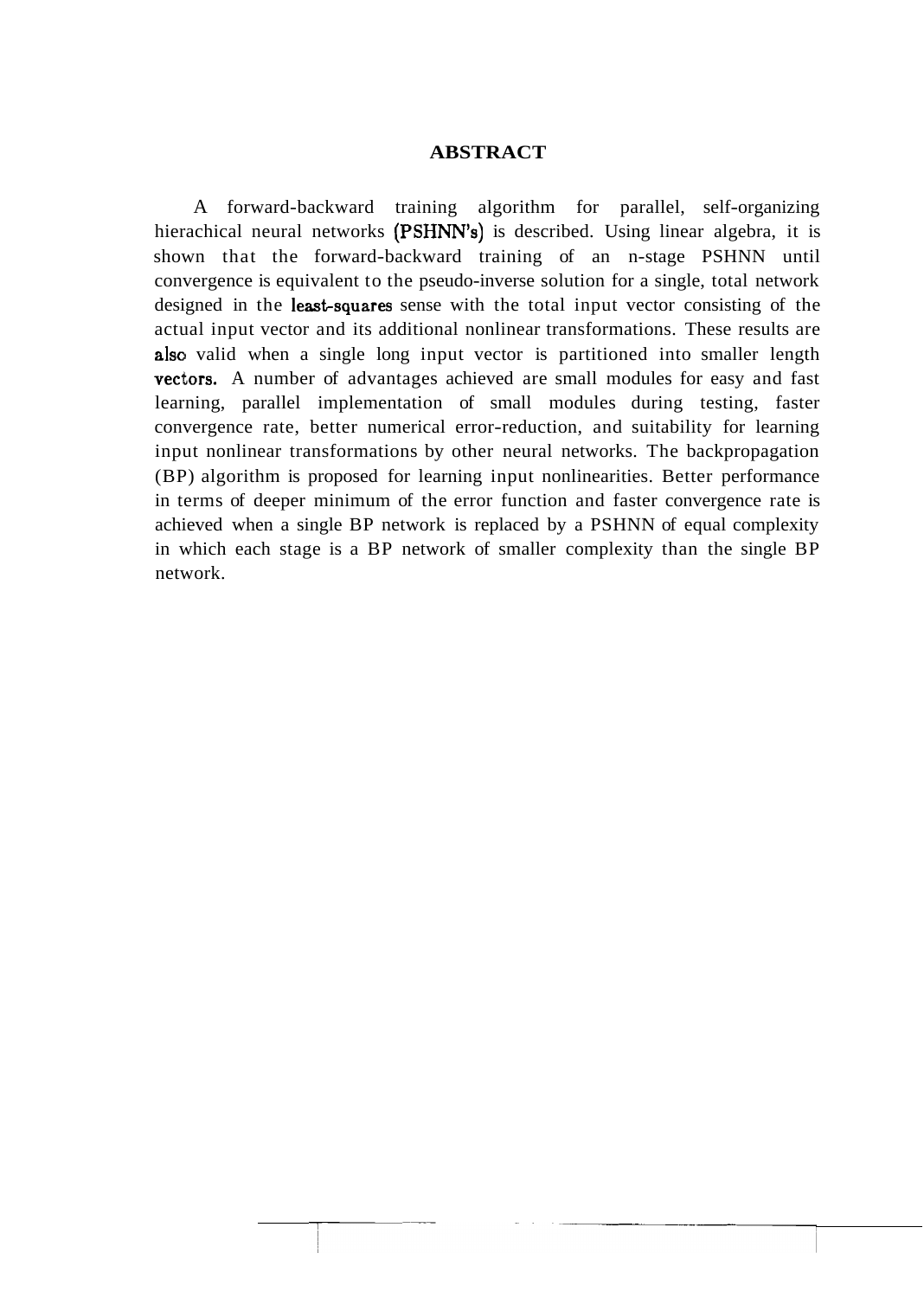#### **1. INTRODUCTION**

Parallel, self-organizing, hierarchical neural networks (PSHNN's) are multistage networks in which stages operate in parallel rather than in series during testing **[I], [2].** The PSHNN is self-organizing in the sense of number of stages. Each stage is a particular neural network, referred to as the stage neural network(SNN). The PSHNN's **as** discussed in **[I]** and [2] assume quantized or continuous-valued inputs and quantized, say, binary outputs. At the output of each SNN, there is an error detection scheme which allows acceptance or rejection of input vectors. If an input vector is rejected, it goes through a nonlinear transformation (NLT) befor being inputted to the next stage. Only those input vectors which are rejected by the present stage are fed into the next stage after the nonlinear transformation.

In a recent paper, we discussed the generalization of parallel, self-organizing, hierarchical neural networks (PSHNN's) to continuous inputs as well **as**  continuous outputs **131.** The block diagram for such a 3-stage PSHNN is shown in Fig. 1. It was shown that stages are generated by nonlinearly transforming input vectors, and each new stage attempts to correct the errors of the previous stage. It was also discussed that further error reduction in an n-stage network is possible by circularly transmitting the remaining error through the stages a number of times until convergence. Running through all the stages once can be called one sweep. At each successive sweep, the desired output of each stage is modified **as**  the previous output of the stage plus the remaining error from the previous stage. The first stage receives the error from the last stage. Both in Ref. **[3]** and in this paper, the output nodes are assumed to be linear.

In this paper, forward-backward training of n-stage PSHNN's are introduced and discussed on a rigorous mathematical basis, in addition to providing experimental results. The results are actually valid for all linear least-squares problems if we consider the input vector and vectors generated from it by nonlinear transformations as the decomposition of a single, long vector. In this sense, the techniques discussed represent the decomposition of a large problem into smaller problems which are related through wrrors and forward-backward training. Generation of additional nodes at the input is common to a number of techniques such **as** generalized discriminant functions **[4],** higher order networks **[5],** and function-link networks **(61.** After this is done, a single total network can be trained by the delta rule **[7].** At convergence, the result is approximately the same as the **pseudo-inverse** solution, disregarding any possible numerical problems **[8].** The PSHNN's are different because the single total network are rplaced by a number of subnetworks.

The main result in this paper is that forward-backward training of an **n**stage network until convergence is equivalent to the **pseudo-inverse** solution for a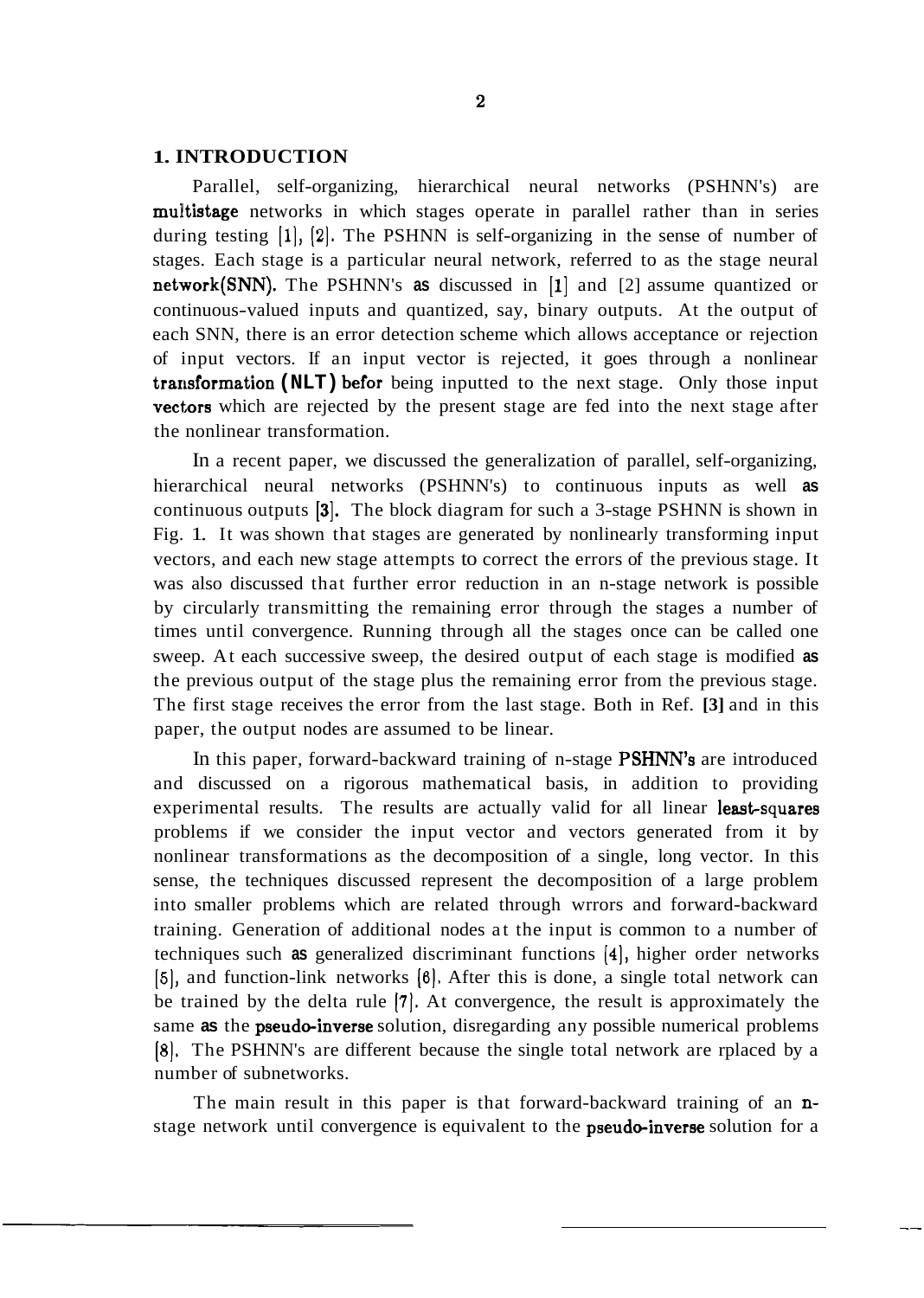single total network with the total number of input nodes if each stage is optimized in the sense of least-squares. There are a number of advantages in achieving the **pseudo-inverse** solution in this fashion. The most obvious advantage is that-each stage is much easier to implement as a module to be trained than the whole network. **Ln** addition, all stages can be processed in parallel during testing. If the complexity of implementation without parallel stages is denoted by  $f(N)$ where N is the length of input vectors, the parallel complexity of the forwardbackward training algorithm during testing is  $f(K)$  where K equals  $N/M$  with M equal to the number of stages.

The paper consists of eight sections. In Sec. 2, the forward-backward training algorithm is described in detail. In Sec. 3, the asymptotic properties with a twe stage network are discussed. These properties are extended to n-stage networks in Sec. 4. The suboptimal asymptotic properties due to the use of the delta rule during training are proved in Sec. 5. Experimental results are provided in Sec. 6. Another advantage of PSHNN is that input nonlinear transformations (NLT's) can be learned. In Sec. 7, we illustrate a technique which uses backpropagation (BP) algorithm with forward-backward training to learn input nonlinear transformations. Simulation results of this section indicate that the total network consisting of small BP stages usually converges faster and to a deeper minimum of the error function than a single BP network of the same total siee. Conclusions are given in Sec. 8.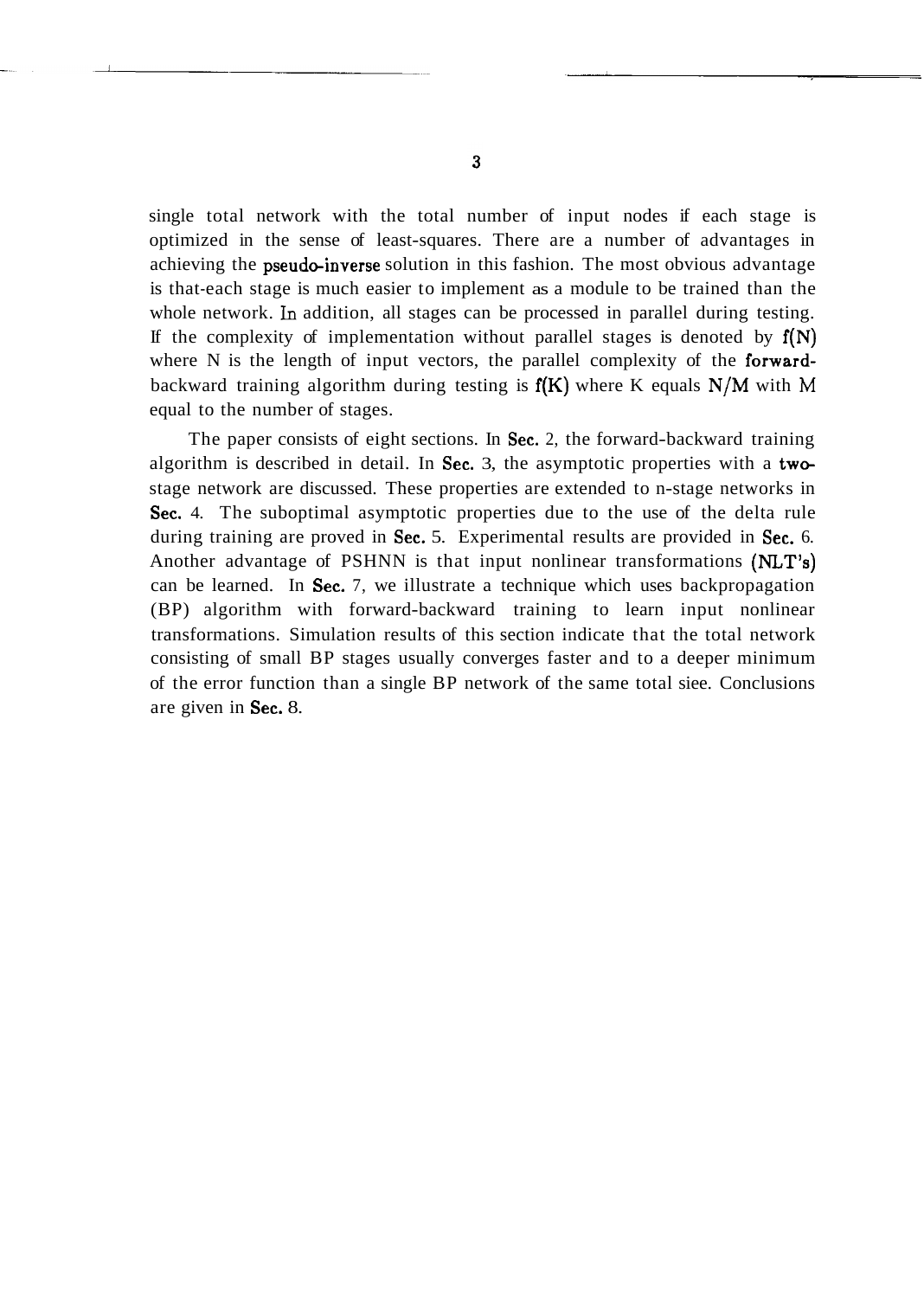#### **2. PSHNN WITH FORWARD-BACKWARD TRAINING**

The system model is shown in Fig.1. In this section, a single output is assumed. In Fig.1, SNN(i) represents the i-th stage neural network. In this paper, the stage neural network is assumed to be trained by the delta rule **[Q].** The output nodes are assumed to be linear.  $X(n)$  is the input vector sequence;  $d(n)$  is the desired output sequence;  $X'(n)$ ,  $Y(n)$  and  $Z(n)$  are obtained by different nonlinear transformations NLT1, NLT2 and NLT3.

We first consider a two-stage PSHNN, and then generalize the properties to **n** stages. Assuming m training vectors of length p and **NLT1** in Fig. 1 to be the identity operator  $(X(n)=X'(n))$ , we define

$$
X = \begin{bmatrix} x_1^t \\ x_2^t \\ \vdots \\ x_m^t \\ \vdots \\ x_m^t \end{bmatrix},
$$

$$
Y = \begin{bmatrix} y_1^t \\ y_2^t \\ \vdots \\ y_m^t \end{bmatrix},
$$

$$
D_1^1 = \left[d(1) d(2) \cdots d(m)\right]^t,
$$
  
\n
$$
W_1 = \left[a_1 a_2 \cdots a_p\right]^t,
$$
  
\n
$$
W_2 = \left[b_1 b_2 \cdots b_p\right]^t.
$$

X and Y are  $m \times p$  matrices. Each row of X or Y represents an input vector of **SNN1** or **SNN2**, respectively.  $D_1^1$  is the desired output vector of length m. Using the delta rule to train SNNl corresponds ideally to finding the least-squares solution for  $XW_1 = D_1^1$ . The output of SNNl is  $o_1^1$  which can be expressed as [10]

$$
o_1^1 = XX^+ D_1^1 = AD_1^1,\tag{1}
$$

where  $X^+$  is the generalized inverse of X, and the projection operator A is  $XX^+$ , which is positive semidefinite **[4].** 

The error vector of SNNl is

$$
e_1^1 = D_1^1 - o_1^1 = (I - A)D_1^1.
$$
 (2)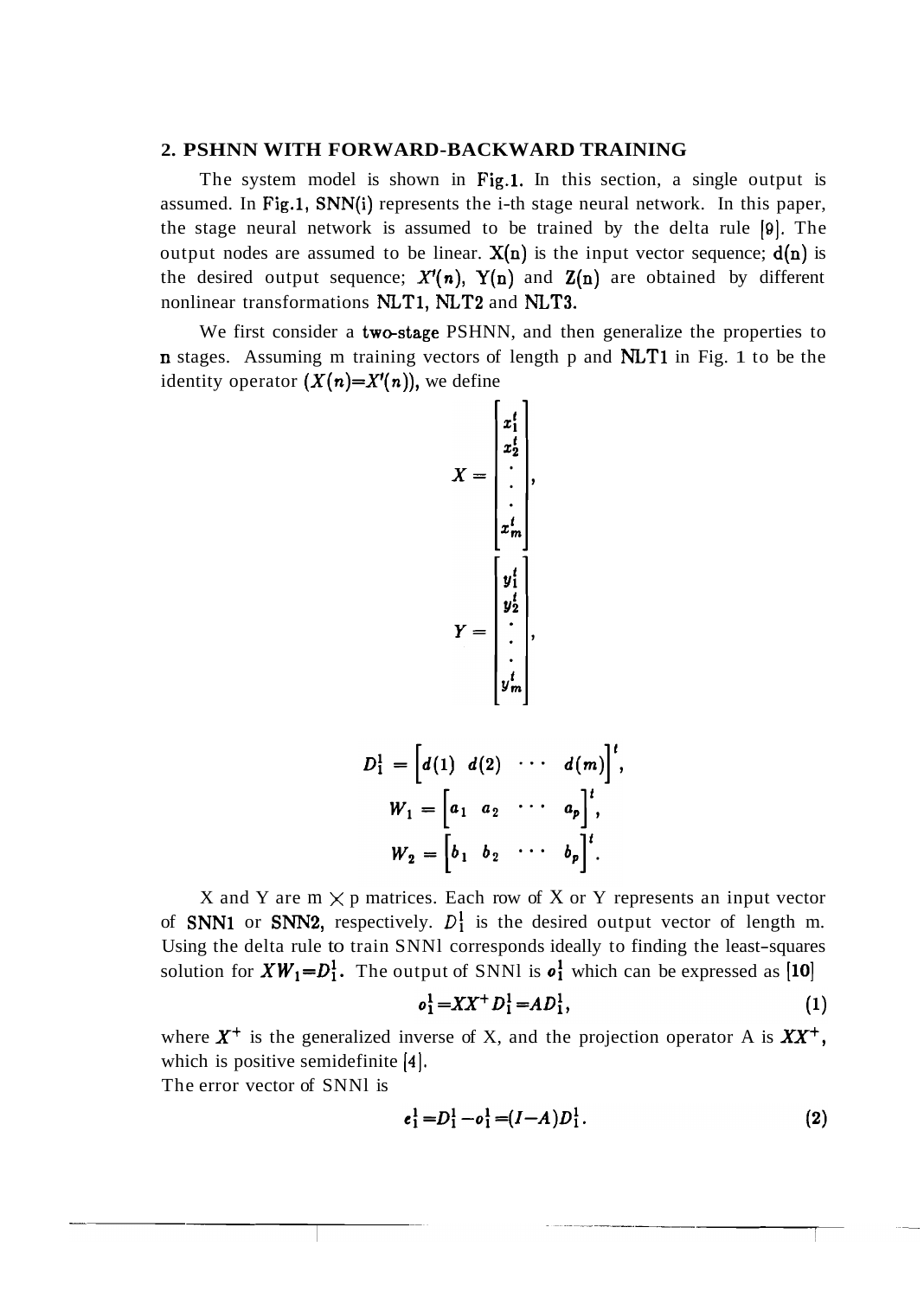We use  $e_1^1$  as the desired output for SNN2, to be also trained by the delta rule. The output of SNN2 after training can be expressed as

$$
o_2^1 = YY^+ e_1^1 = Be_1^1,
$$
 (3)

where we define  $YY^+\triangleq B$ , which is also positive and semidefinite. Then,

$$
e_2^1 = e_1^1 - o_2^1 = (I - B)e_1^1.
$$
 (4)

With two stages,  $o_1^1 + o_2^1$  is the output, and the system error  $e_f$  is

$$
e_f = D_1^1 - (o_1^1 + o_2^1) = e_2^1. \tag{5}
$$

The above results can be considered to be the first sweep in a number of sweeps of forward-backward training. In the second sweep, the desired vector for SNNl is set equal to

$$
D_1^2 = o_1^1 + e_2^1. \tag{6}
$$

The new output of SNNl is

$$
o_1^2 = A\left(o_1^1 + e_2^1\right) = o_1^1 + Ae_2^1,\tag{7}
$$

because A is the projection operator,  $o_1^1$  is in the space spanned by A, and  $A\mathbf{o}_1^1 = \mathbf{o}_1^1$ .

The new error signal for SNNl is

$$
e_1^2 = D_1^2 - o_1^2 = (I - A)e_2^1.
$$
 (8)

After a straightforward derivation, we get

$$
e_1^2 = D_1^1 - (o_1^2 + o_2^1). \tag{9}
$$

If we terminate the training at this point, the system output is  $o_1^2 + o_2^1$ . Therefore  $e_1^2$  is just the error of the system. If we continue to train SNN2, the new desired signal for SNN2 is

$$
D_2^2 = o_2^1 + e_1^2. \tag{10}
$$

The output of SNN2 becomes

$$
o_2^2 = BD_2^2 = o_2^1 + Be_1^2, \tag{11}
$$

since  $o_2^1$  is in the space spanned by B. The error vector for **SNN2**, is

$$
e_2^2 = D_2^2 - o_2^2 = (I - B)e_1^2.
$$
 (12)

Using the same derivation leading to  $Eq.(9)$ , we get

$$
e_2^2 = D_1^1 - (o_1^2 + o_2^2), \tag{13}
$$

where  $e_2^2$  is the error signal of the system at the end of the second sweep.

At the n-th sweep, the desired output signal for SNNl is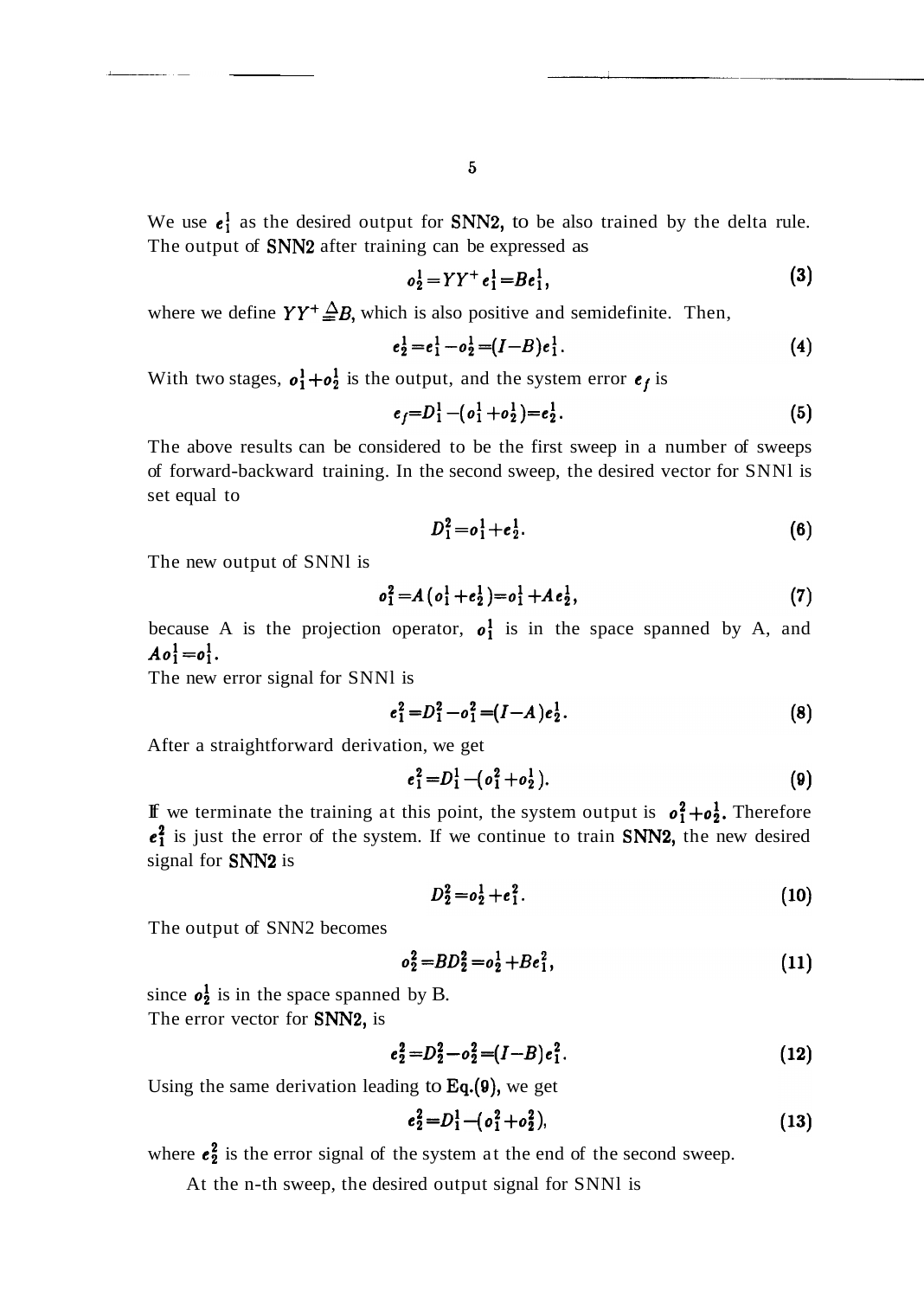$$
D_1^n = o_1^{n-1} + e_2^{n-1}.
$$
 (14)

After training, the output of SNN1 is

$$
o_1^n = AD_1^n = o_1^{n-1} + Ae_2^{n-1}.
$$
 (15)

The error vector is

$$
e_1^n = D_1^n - o_1^n = (I - A)e_2^{n-1}.
$$
\n(16)

The error vector can also be written as

$$
e_1^n = D_1^1 - (o_1^n + o_2^{n-1}). \tag{17}
$$

At the n-th sweep, the desired signal for SNN2 is

$$
D_2^{\bullet} \equiv_0 \xi^{-1} + e_1^n. \tag{18}
$$

The output is

$$
o_2^n = BD_2^n = o_2^{n-1} + Be_1^n. \tag{19}
$$

The error is

$$
e_2^n = D_{\mathbf{S}}^n - o_{\mathbf{S}}^n = (I - B) e_1^n.
$$
 (20)

Again, we note that

$$
e_2^n = D_1^1 - (o_1^n + o_2^n), \tag{21}
$$

where  $e_2^n$  is the system error after the nth sweep.

From Eq.(2) and Eq.(4), we get

$$
||e_1^1||^2 = (D_1^1)^t (I - A)(D_1^1), \qquad (22)
$$

$$
|\,|e_2^1\,|\,|^2 = (e_1^1)^t(I-B)(e_1^1) \leq |\,|e_1^1\,|\,|^2. \tag{23}
$$

From Eq. 
$$
(8)
$$
 and Eq.  $(12)$ , we get

$$
||e_1^2||^2 = (e_2^1)^t (I - A)(e_2^1) \leq ||e_2^1||^2, \qquad (24)
$$

$$
||e_2^2||^2 = (e_2^1)^t(I-B)(e_2^1) \leq ||e_2^1||^2.
$$
 (25)

From Eq.(16) and Eq.(20). we conclude that

$$
||e_1^n||^2 = (e_2^{n-1})^t(I-A)(e_2^{n-1}) \leq ||e_2^{n-1}||^2,
$$
\n(26)

$$
|\,|e_2^n\,||^2 = (e_1^n)^t (I-B)(e_1^n) \leq |\,|e_1^n\,||^2. \tag{27}
$$

Therefore,

$$
||e_2^n||^2 \leq ||e_1^n||^2 \leq ||e_2^{n-1}||^2 \leq \cdots \leq ||e_2^1||^2 \leq ||e_1^2||^2 \leq ||e_1^1||^2. \qquad (28)
$$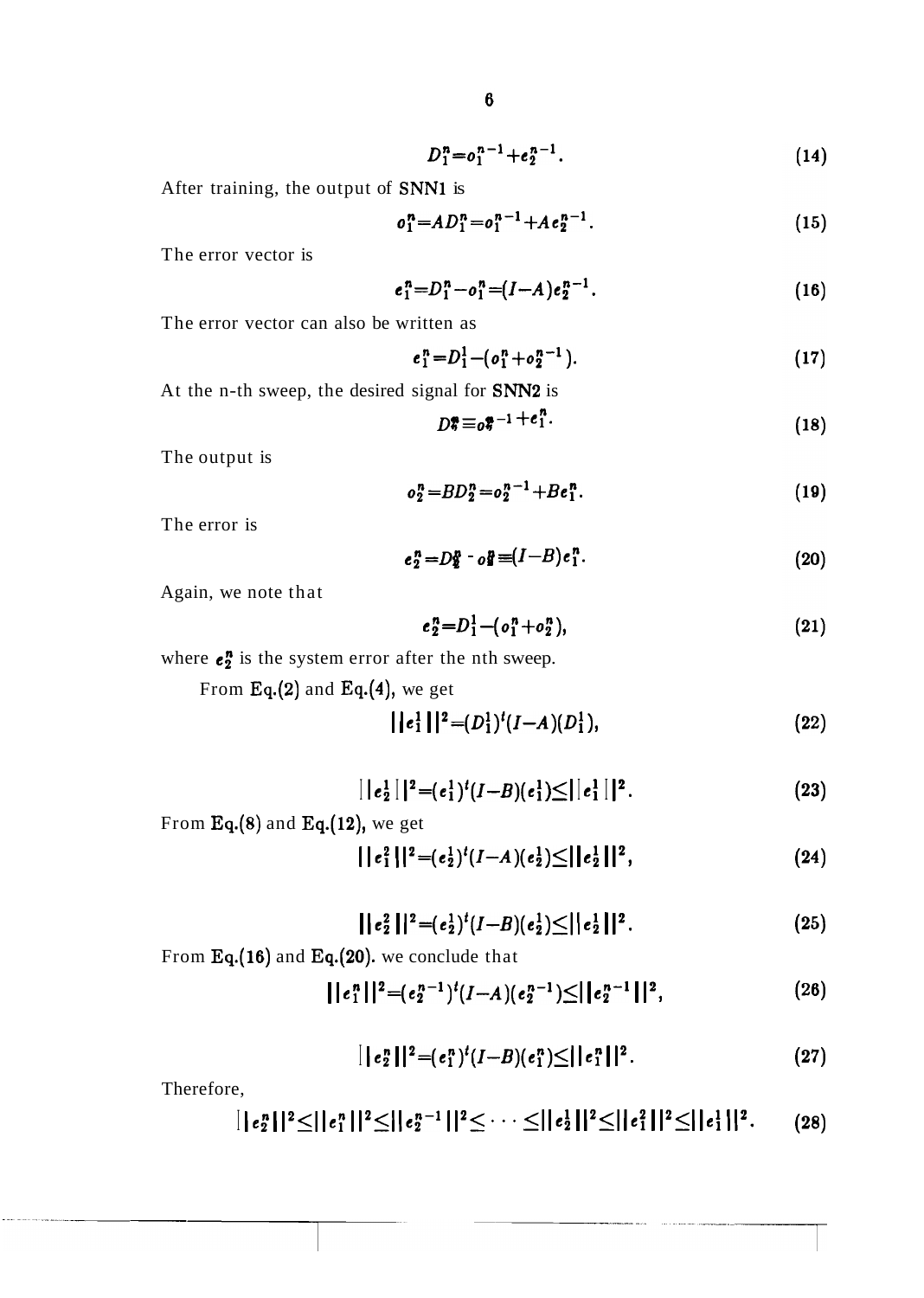**We will see in the next section that** 

$$
\lim_{n \to \infty} ||e_1^n||^2 = ||e||^2, \tag{29}
$$

$$
\lim_{n \to \infty} ||e_2^n||^2 = ||e||^2 , \qquad (30)
$$

where  $\left\{|\mathbf{e}|\right\}^2$  is the square error sum of the function-link network which has the **same input NLT's as used in the PSHNN.**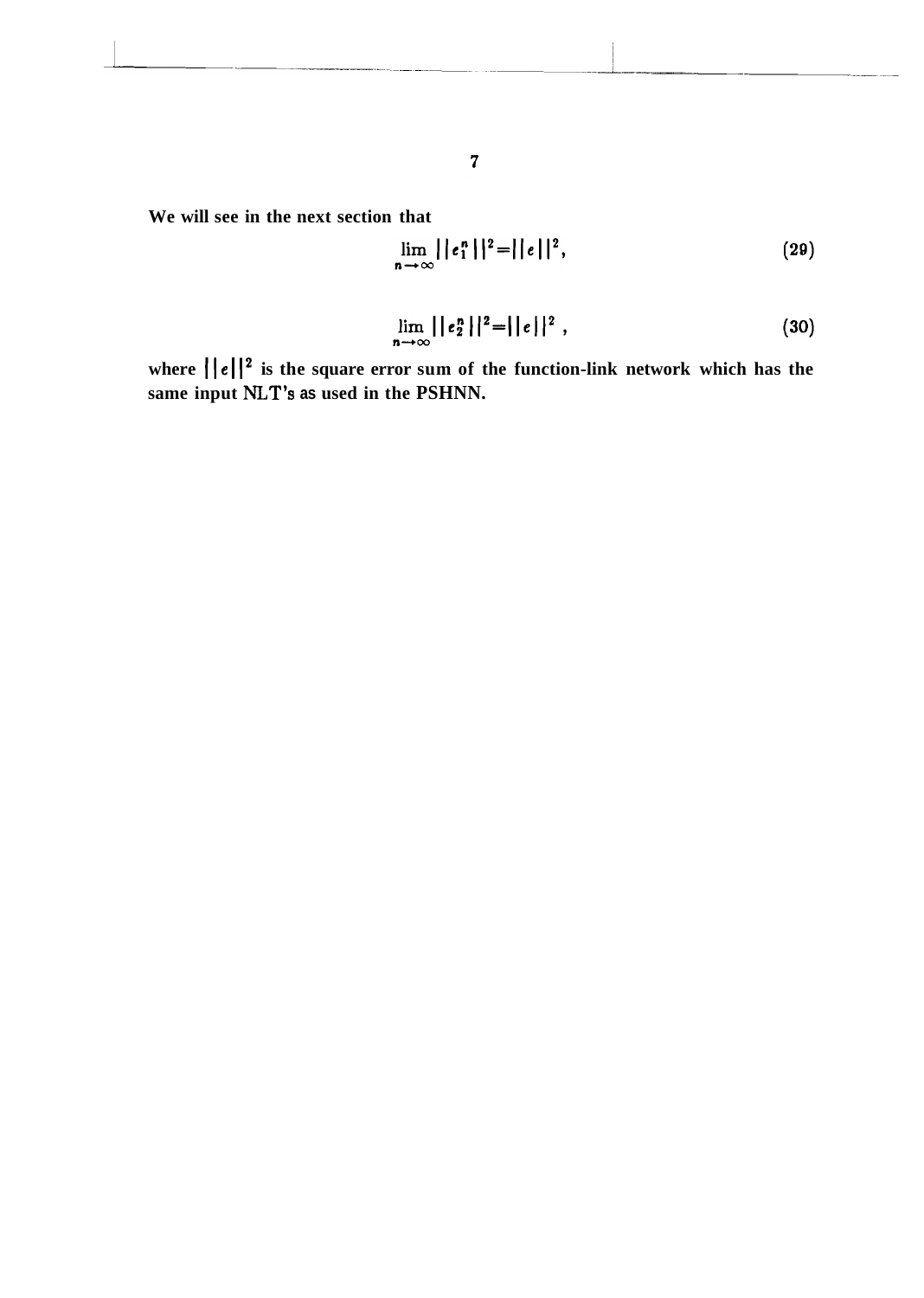## **3. ASYMPTOTIC PROPERTIES OF A TWO-STAGE PSHNN WITH FORWARD-BACKWARD TRAINING**

Consider a function-link network as shown in Fig. 2. Let X denote an input vector, Y be a nonlinear transformation of X and D be the desired output vector. X and Y are  $m \times n$  matrices, D is an  $m \times 1$  vector, and W is a  $2n \times 1$  weight matrix.

Using the delta rule to train W corresponds approximately to finding the least square solution for

$$
(X, Y)W = D,
$$

where  $(X, Y)$  denotes the concatenation of X and Y. The least square solution is

$$
\overline{W}=(X, Y)^+D,
$$

where  $(X, Y)^+$  is the pseudo-inverse of  $(X, Y)$ . The output vector is

$$
o = (X, Y)(X, Y)^+ D,
$$

Therefore, the error vector is

$$
e = D - o = (I - (X, Y)(X, Y)^+)D.
$$
\n(31)

If we use PSHNN with forward-backward training, Eqs.  $(2)$ ,  $(4)$ ,  $(8)$ ,  $(13)$  and  $D_1^1$  $=$  D in this case lead to

$$
e_1^1 = (I - XX^+)D,\tag{32}
$$

$$
e_2^1 = (I - YY^+) (I - XX^+) D, \tag{33}
$$

$$
e_1^2 = (I - XX^+)[(I - YY^+)(I - XX^+)]D, \tag{34}
$$

$$
e_2^2 = [(I - YY^+)(I - XX^+)]^2 D, \tag{35}
$$

$$
e_1^n = (I - XX^+)[(I - YY^+)(I - XX^+)]^{n-1}D, \tag{36}
$$

$$
e_2^n = [(I - YY^+)(I - XX^+)]^n D, \tag{37}
$$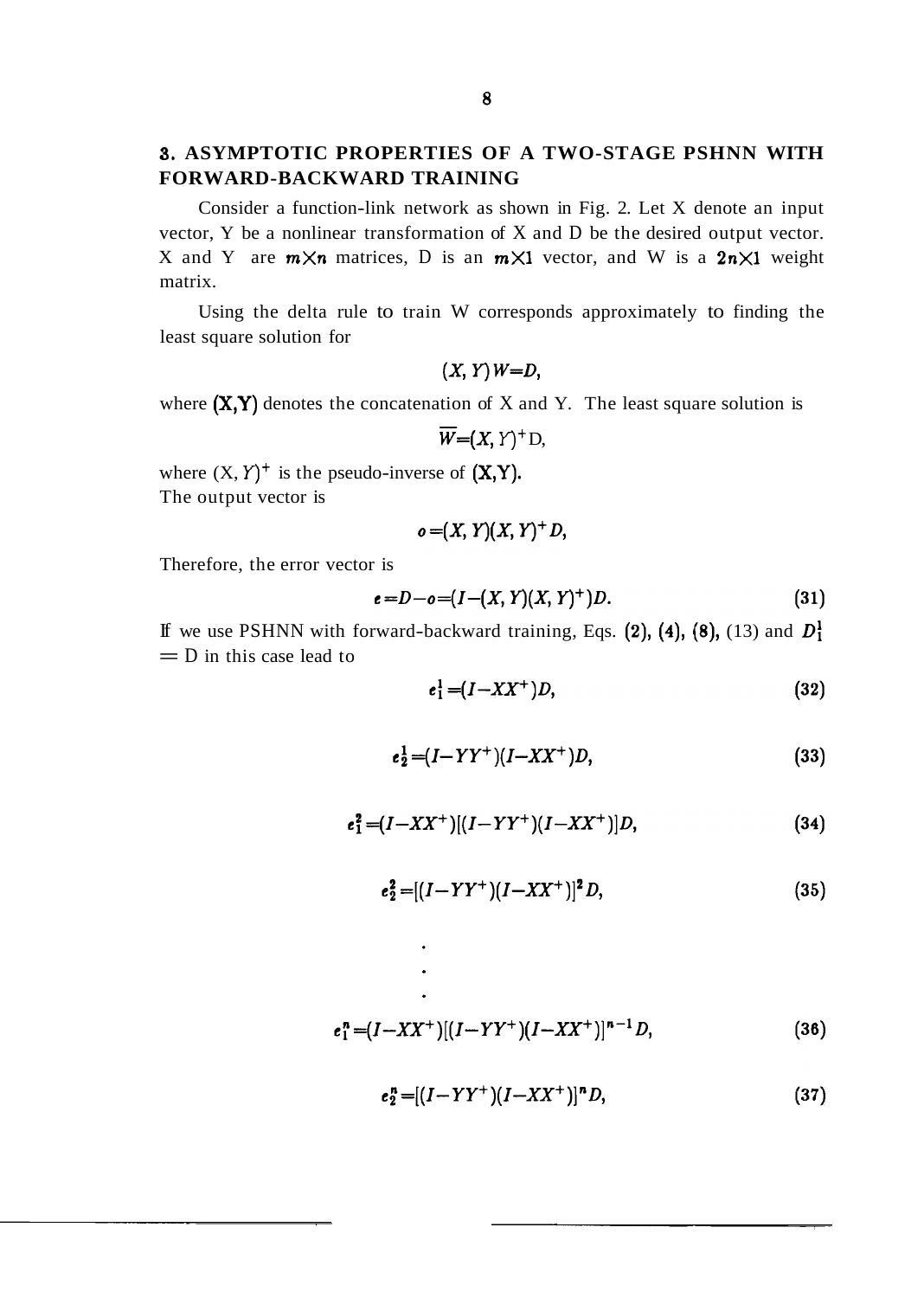$$
e_1^{n+1} = (I - XX^+)[(I - YY^+)(I - XX^+)]^n D. \tag{38}
$$

We will need the following properties to prove the main theorem of this section:

**Property 1** The null space  $N(XX^t+YY^t)$  is equivalent to the intersection of the null space  $N(XX<sup>t</sup>)$  and the null space  $N(YY<sup>t</sup>)$ .

Proof:

(i) For any vector  $y \in N(XX^t) \cap N(YY^t)$ it is obvious that  $y \in N(XX^t+YY^t)$ . (ii) For any vector  $y \in N(XX^t + YY')$  $(XX^{t}+YY^{t})y=0$  $\stackrel{\cdot}{\equiv}>> XX^{t}y=-YY^{t}y$ Therefore,  $\mathbf{y}^t XX^t \mathbf{y} = -\mathbf{y}^t YY \mathbf{y}$ Since  $XX<sup>t</sup>$  and  $YY'$  are positive semidefinite  $y \in N(XX^t)$  and  $y \in N(YY^t)$   $\Box$ 

In addition, the following properties are needed:

**Property 2** The projection operators 
$$
P_{N(XX^t)}
$$
 and  $P_{N(YY^t)}$  satisfy  
\n
$$
\lim_{n \to \infty} (P_{N(XX^t)} P_{N(YY^t)})^n = P_{N(XX^t) \cap N(YY^t)},
$$
\n(39)

which can be found in Nakano [11]. This property tells us that the projection not in the intersection of  $N(XX<sup>t</sup>)$  and  $N(YY<sup>t</sup>)$  will gradually vanish as **n** goes to infinity. The projection in the intersection of  $N(XX<sup>t</sup>)$  and  $N(YY<sup>t</sup>)$  will be preserved.

#### **Property 8**

$$
P_{N(XX^t)}P_{N(XX^t)\bigcap N(YY')}=P_{N(XX^t)\bigcap N(YY')},\qquad \qquad (40)
$$

which can be found in Hartwing and Drazin **[12]** and Nakano **[ll].** 

Next, we will state and prove the main theorem:

**Theorem 1** 

$$
\lim_{n \to \infty} e_1^{n+1} = \lim_{n \to \infty} e_1^n = e,
$$
\n(41)

$$
\lim_{n \to \infty} e_2^n = e. \tag{42}
$$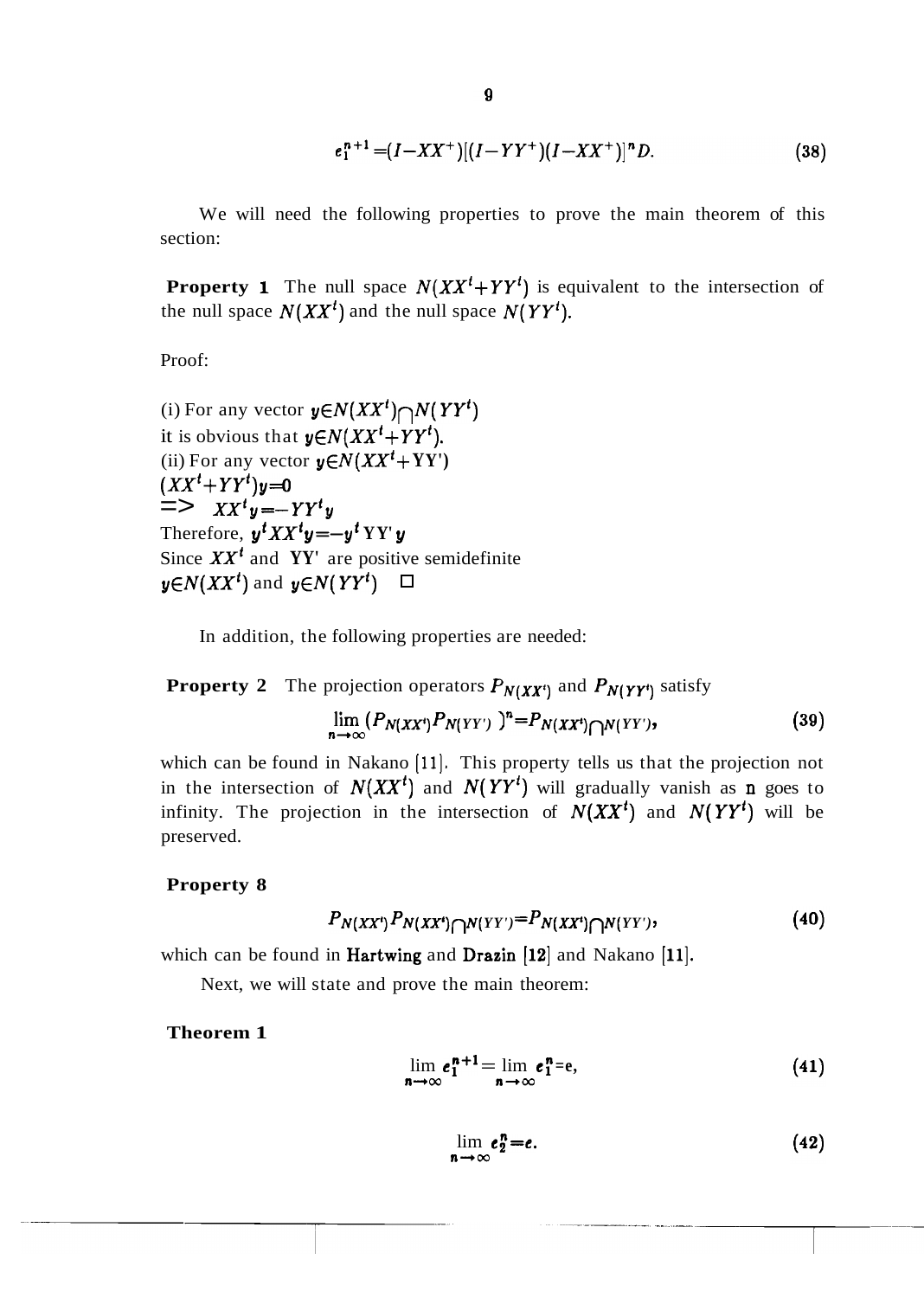Proof:

The projection matrices are

$$
(I - XX^+) \stackrel{\triangle}{=} P_{N(XX^t)},
$$
  

$$
(I - YY^+) \stackrel{\triangle}{=} P_{N(YY^t)}.
$$

Comparing Eqs.  $(31)$ ,  $(37)$  and  $(38)$ , sufficient conditions for Eq.  $(41)$  and Eq.  $(42)$ to hold are

$$
\lim_{n \to \infty} (I - XX^+)[(I - YY^+)(I - XX^+)]^n = [I - (X, Y)(X, Y)^+],
$$
\n(43)

$$
\lim_{n-tw} [(I-YY^+)(I-XX^+)]^n = [I-(X,Y)(X,Y)^+].
$$
\n(44)

Using the projection operators, we get

$$
[(I-YY^+)(I-XX^+)]^n = (P_{N(YY^t)}P_{N(XX^t)})^n.
$$
\n(45)

From Property 1, we have

$$
N(XXt) \bigcap N(YYt) = N(XXt + YYt) = N((X, Y)(X, Y)t).
$$

Therefore,

$$
P_{N(XX^t)\bigcap N(YY^t)}=P_{N((X,Y)(X,Y^t))}.
$$
\n(46)

We know that

$$
P_{N((X, Y)(X, Y))} = [I - (X, Y)(X, Y)^{+}] \tag{47}
$$

From Eqs.  $(39)$ ,  $(45)$ ,  $(46)$  and  $(47)$ , we conclude that

$$
\lim_{n \to \infty} [(I - YY^{+})(I - XX^{+})]^{n} = [I - (X, Y)(X, Y)^{+}].
$$

Eq. (44) to be proved follows directly from Property 3:

$$
\lim_{n \to \infty} (I - XX^+)[(I - YY^+)(I - XX^+)]^n = [I - (X, Y)(X, Y)^+]
$$

The theorem proved above means that, as **n** grows larger, the error vectors  $e_1^n$  and  $e_2^n$  approach the error vector  $e$  for the pseudoinverse solution if a single total network was built without stages with the total input vector.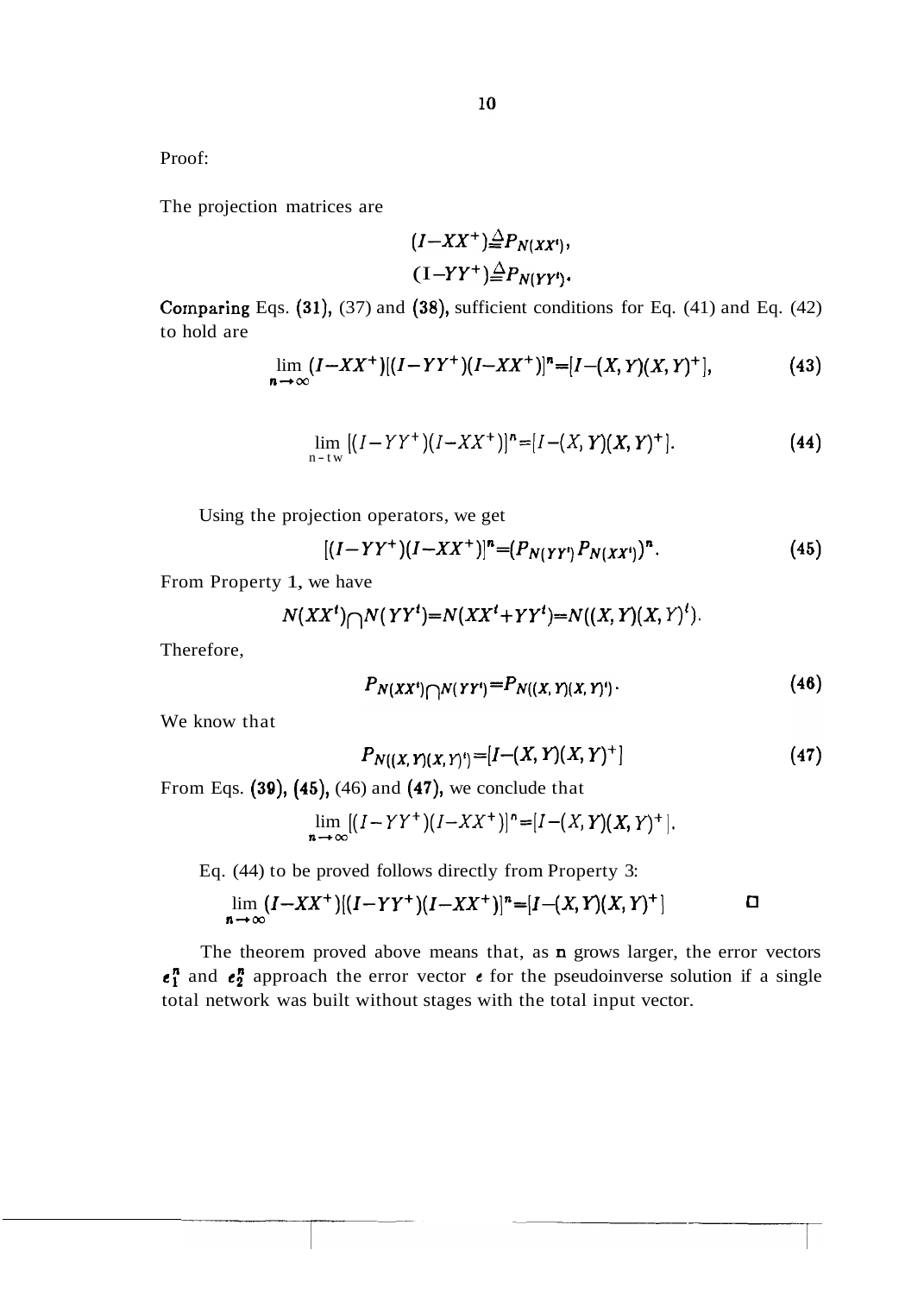#### **4. ASYMPTOTIC PROPERTIES FOR AN N-STAGE NETWORK**

When the number of stages is 2, forward-backward training is the same as circular training discussed in Ref.  $[10]$ . In the circular training algorithm with  $n$ stages, after training  $SNN(n)$ , we train  $SNN(1)$ . In forward-backward training, we will train  $SNN(n-1)$  after training  $SNN(n)$ , followed by  $SNN(n-2)$  and so on. From the first stage to the last stage, we have a forward path training, and then from the last stage to the first stage, we have a backward path training. One sweep training consists of a forward path and a backward path training. We will call this training procedure the forward-backward traing algorithm.

For the sake of brevity , we will discuss the 3-stage PSHNN. All the properties of the 3-stage network can be derived for the n-stage network in the same way. Referring to Fig.1 and supposing  $X=X'$ , we define  $N|XX'|=A$ ,  $N[YY^t]=B$ , and  $N[ZZ^t]=C$  to represent the null space of (xx'), (YY') and  $(ZZ^t)$ , respectively. After the first stage is trained, the error vector is

$$
e_{1f}^{1}=[P_{A}|D,\tag{48}
$$

where  $P_A$  is the projection matrix of A, and D is the desired output vector. The superscript of the error vector denotes the number of sweeps, the arabic number on the subscript denotes the number of stages, and the letter **"f"** on the subscript means forward path training. Following the same procedure as in Section 3, we have

$$
e_{2f}^1=[P_B P_A]D,\t\t(49)
$$

$$
e^1_{3f} = [P_C P_B P_A] D. \tag{50}
$$

After training three stages in the forward path, we transmit the error of the third stage to the second stage and modify the desired output of the second stage in order to train the second stage, and get the error vector

$$
e_{2b}^1=[P_B P_C P_B P_A]D, \qquad (51)
$$

where the letter "b" in the subscript means backward training path. After training the second stage, we train the first stage and get the error vector

$$
e_{1b}^1=[P_A P_B P_C P_B P_A]D. \tag{52}
$$

Now, the first sweep is over, and the second sweep starts.

Following the same procedure as above, we get the following error vectors in the second sweep:

$$
e_1^2 f = P_A [P_A P_B P_C P_B P_A] D
$$
  
= 
$$
[P_A P_B P_A P_B P_A] D
$$
  
= 
$$
e_1^1{}_b,
$$
 (53)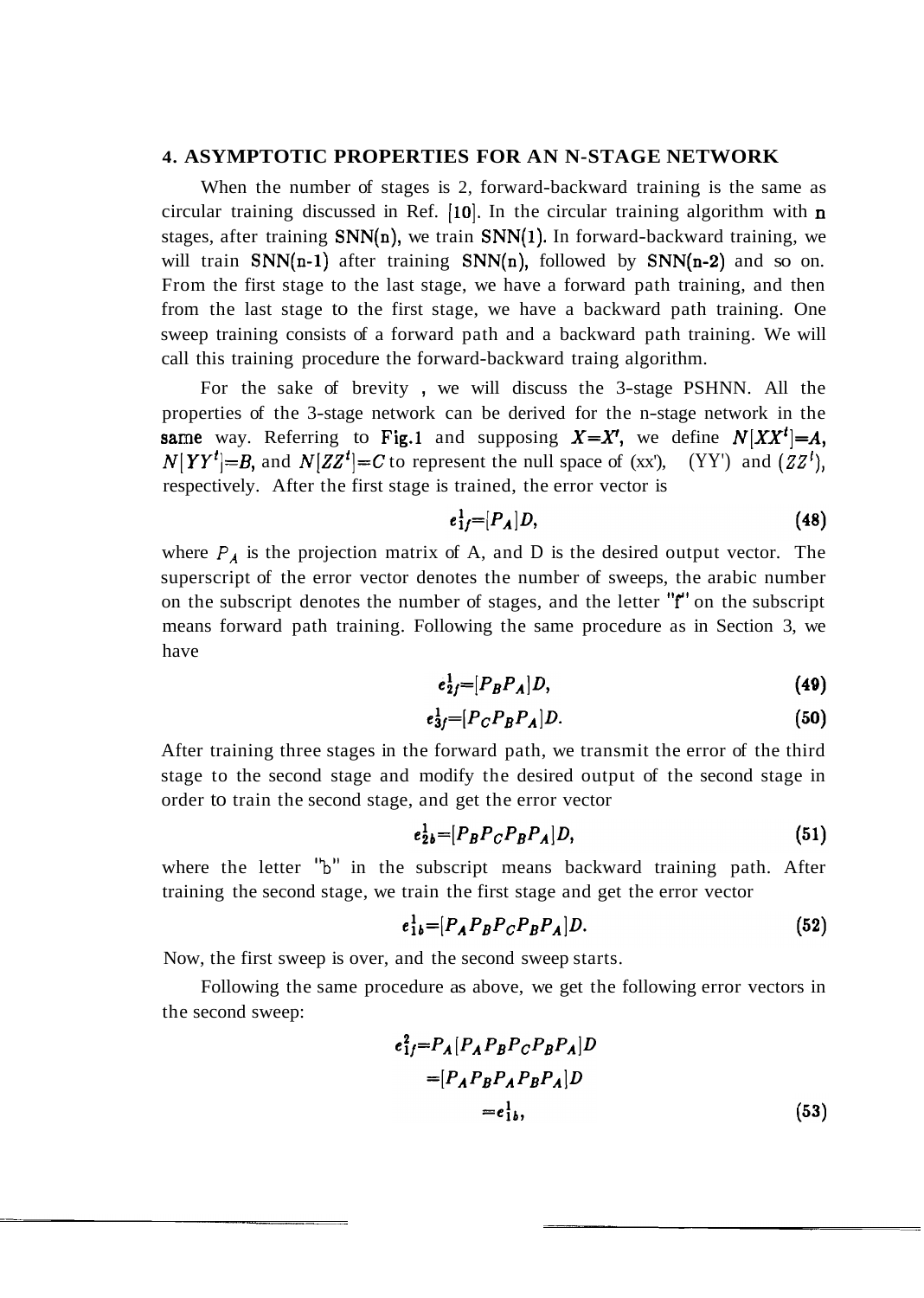$$
e_{2f}^2 \equiv P_B P_A [\text{PA}^B A_B^B C P_B P_A]^{\text{}} \tag{54}
$$

$$
e_3^2 = P_C P_B P_A [P_A P_B P_C P_B P_A] D, \qquad (55)
$$

$$
e2b2 = PB PC PB PA [PA PB PC PB PA] D,
$$
 (56)

$$
e_{1b}^{2} = [P_{A} P_{B} P_{C} P_{B} P_{A}]^{2} D
$$
  
=  $e_{1f}^{3}$ . (57)

After the nth sweep training, the error vector of the first stage becomes

$$
e_{1b}^{n} = e_{1f}^{n+1} = [P_A P_B P_C P_B P_A]^{n} D. \tag{58}
$$

Similar to the derivation of Eq.(31), the error vector for a 3-stage functionlink network is

$$
e = [I - (X, Y, Z)(X, Y, Z)^{+}]D
$$
  
=  $[P_{N(XX^{t} + YY^{t} + ZZ^{t})}]D,$  (59)

where  $N(XX^{t}+YY^{t}+ZZ^{t})$  denotes the null apace of  $(XX^{t}+YY^{t}+ZZ^{t})$ .

We also need the following properties:

**Property 1.a** The null space  $N(XX^t+YY^t+ZZ^t)$  is equivalent to the intersection of the null space  $N(XX<sup>t</sup>)$ , the null space  $N(YY<sup>t</sup>)$  and the null space  $N(ZZ<sup>t</sup>).$ 

Proof:

(i) For any vector  $a \in N(XX^t) \cap N(YY^t) \cap N(ZZ^t)$ , it is obvious that  $a \in N(XX^t+YY^t+ZZ^t)$ . (ii) For any vector  $a \in N(XX^t+YY^t+ZZ^t)$ , then  $(XX^{t} + YY^{t} + ZZ^{t})a = 0$ . Therefore,  $a^t(XX^t+YY^t+ZZ^t)a=0$ ,  $=$  >  $a^{t}XX^{t}a+a^{t}YY^{t}a+aZZ^{t}a=0.$ Because  $(XX<sup>t</sup>)$ ,  $(YY<sup>t</sup>)$ , and  $(ZZ<sup>t</sup>)$  are positive semidefinite, we have  $a^t XX^t a = 0$ ,  $a^t YY^t a = 0$  and  $a^t ZZ^t a = 0$ . These imply  $a \in N(XX^t)$ ,  $a \in N(YY^t)$ , and  $a \in N(ZZ^t)$ .  $\Box$ 

**Property 2.a** 

$$
\lim_{n \to \infty} (P_A P_B P_C P_B P_A)^n = P_A \cap B \cap C \tag{60}
$$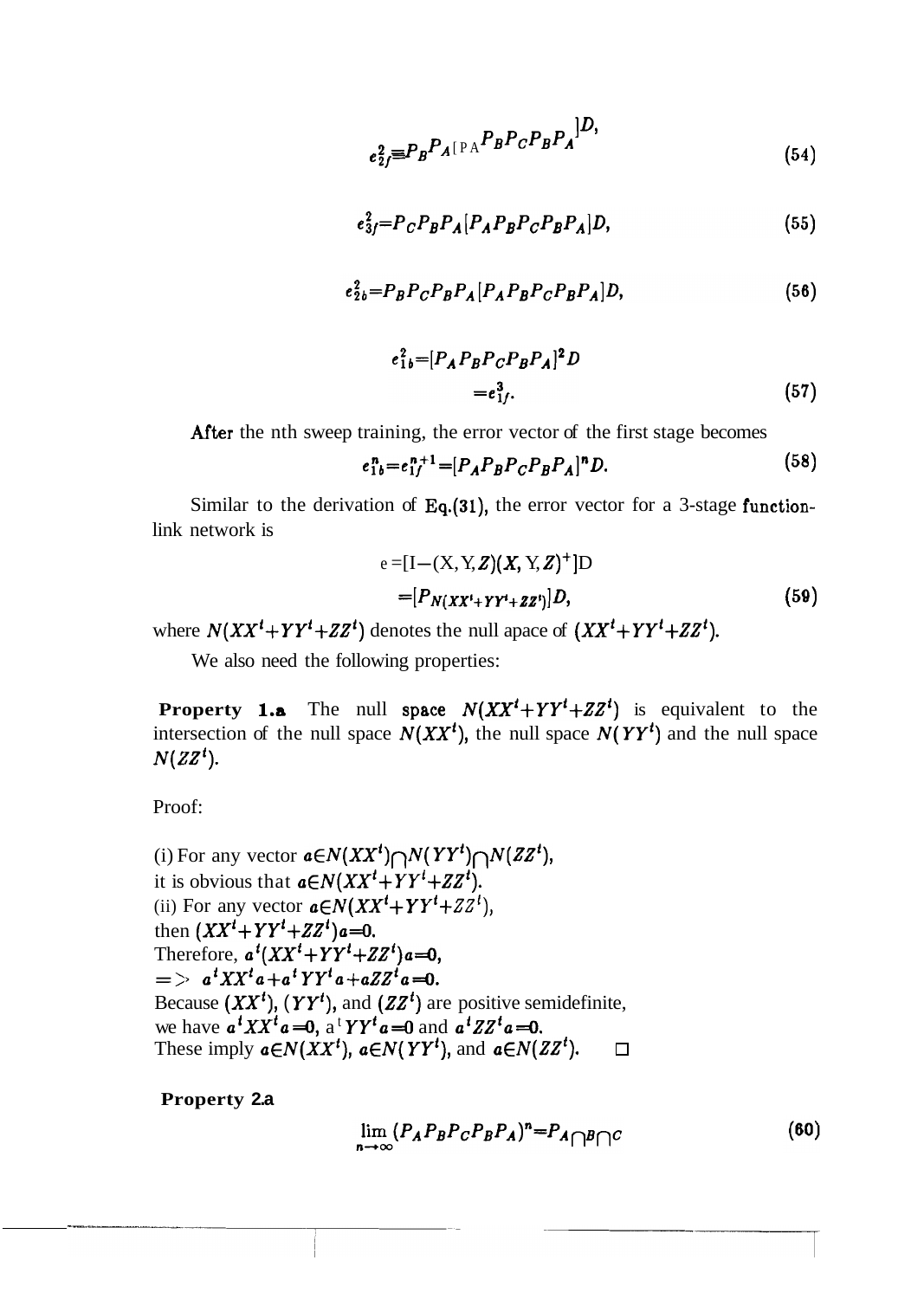which was proved by Pyle [13].

From Eq.(59) and property l.a, we get

$$
e = (P_{N(XX^i+YY^i+ZZ^i)})D = (P_{A\bigcap B\bigcap C})D. \tag{61}
$$

By using Property 2.a, Eq.(58) and Eq.(61), we obtain the main theorem of this section:

#### **Theorem 2**

$$
\lim_{n \to \infty} e_{1b}^n = e. \tag{62}
$$

Since Property 2.a still holds for the intersection of **n** projection matrices, the generalization of Theorem 2 to the n-stage PSHNN with forward-backward training is obvious.

The results of Theorem 1 of Sec. 3 is based on the two-stage PSHNN. For the two-stage PSHNN, circular training is the same as the forward-backward training. An interesting question is whether circular training gives the same results **as** forward-backward training for the n-stage networks. This is conjectured to be true since many experiments show that [13]

$$
\lim_{n \to \infty} (P_C P_B P_A)^n = P_A \cap B \cap C. \tag{63}
$$

Experimentally, we have also observed that circular training gives the same results **as** forward-backward training.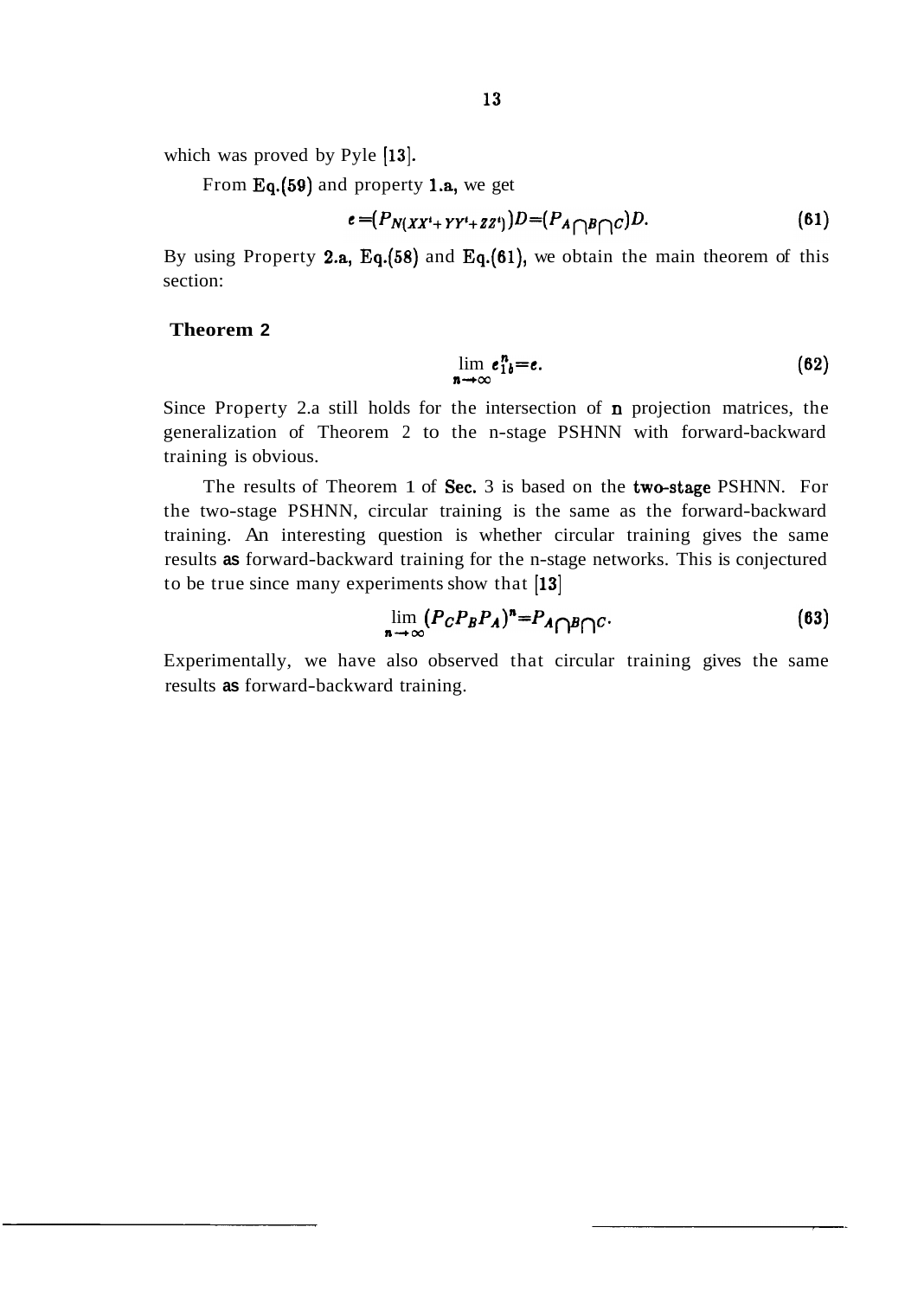### **6. ASYMPTOTIC PROPERTIES FOR THE SUBOPTIMAL SOLUTIONS**

In Sec. 4, we discussed the asympotic property of PSHNN with forwardbackward training when each stage gives the exact least-squares solution. In this section, we generalize the asympotic property to the suboptimal leastsquares solution due to the use of the delta rule. We discuss the case of the two-stage PSHNN, and the results can be easily extended to the n-stage PSHNN.

Assuming a two-stage network, the square error sum  $\|\mathbf{e}_2^1\|^2$  in Eq. (23) is based on the optimal least-squares solution for the second stage. The leastsquares error vector  $e_2^1$  is in the null space of [YY']. Defining  $\xi_{1s} \triangleq ||e_2^1||^2$ , Eq. (23) can be written as

$$
\xi_{\mathbf{I}a} = || (I - YY^+) e_1^{\perp} ||^2 = || P_{N(YY^t)} e_1^{\perp} ||^2, \tag{64}
$$

where  $P_{N(YY')}$  is the projection matrix to the null space of  $YY<sup>t</sup>$ .

In reality, the square error sum we get by using the delta rule is based on a suboptimal leastsquares solution. The suboptimal square error sum denoted as  $\xi_{\mathbf{l}\mathbf{s}}$  can be expressed as [14]

$$
\hat{\xi}_{ls} = m \left( \xi_{\min} + \xi_{\text{exc}} \right), \tag{65}
$$

where m denotes the number of input vectors.  $\xi_{\text{min}}$  is the minimun mean square error (MSE) by solving the normal equation

$$
E[Y_N(n)Y_N(n)^t]W_N=E[e_1^1(n)Y_N(n)], \qquad (66)
$$

where  $Y_N(n)=[y(n), y(n-1), \ldots, y(n-N+1)]^t$ , and N denotes the number of weights of SNN2 of Fig.1;  $\xi_{\text{exc}}$  is due to the actual LMS weights jitter, and is sometimes referred to as the excess MSE. If we assume the sequence  $y(n)$  is stationary and ergodic, then  $m\xi_{min}$  in Eq. (65) gradually approaches the optimal square error sum  $\xi_{l\bullet}$  as m grows. Thus, approximating  $m\xi_{\min}$  by  $\xi_{l\bullet}$ , Eq. (65) can be written as

$$
\hat{\xi}_{ls} = \xi_{ls} + m \xi_{exc} \tag{67}
$$

 $\xi_{\text{exc}}$  is proportional to gain  $\eta$  used in training. Choosing smaller  $\eta$  achieves better suboptimal square error sum  $\xi_{l_0}$ , but then the learning rate is slower. So, there is a trade-off involved in choosing the value of  $\eta$ .

We show below that the error reduction properties derived in Sec. 2 still hold in practise with the square error sum  $\hat{\xi}_{l\delta}$  based on a suboptimal leastsquares solution.

For the sake of brevity, we consider a two-stage PSHNN with NLT1 being the identity operator.  $D_1^1$  is the desired vector for the first stage network in the first sweep. The output vector of the first stage based on the optimal leastsquares solution is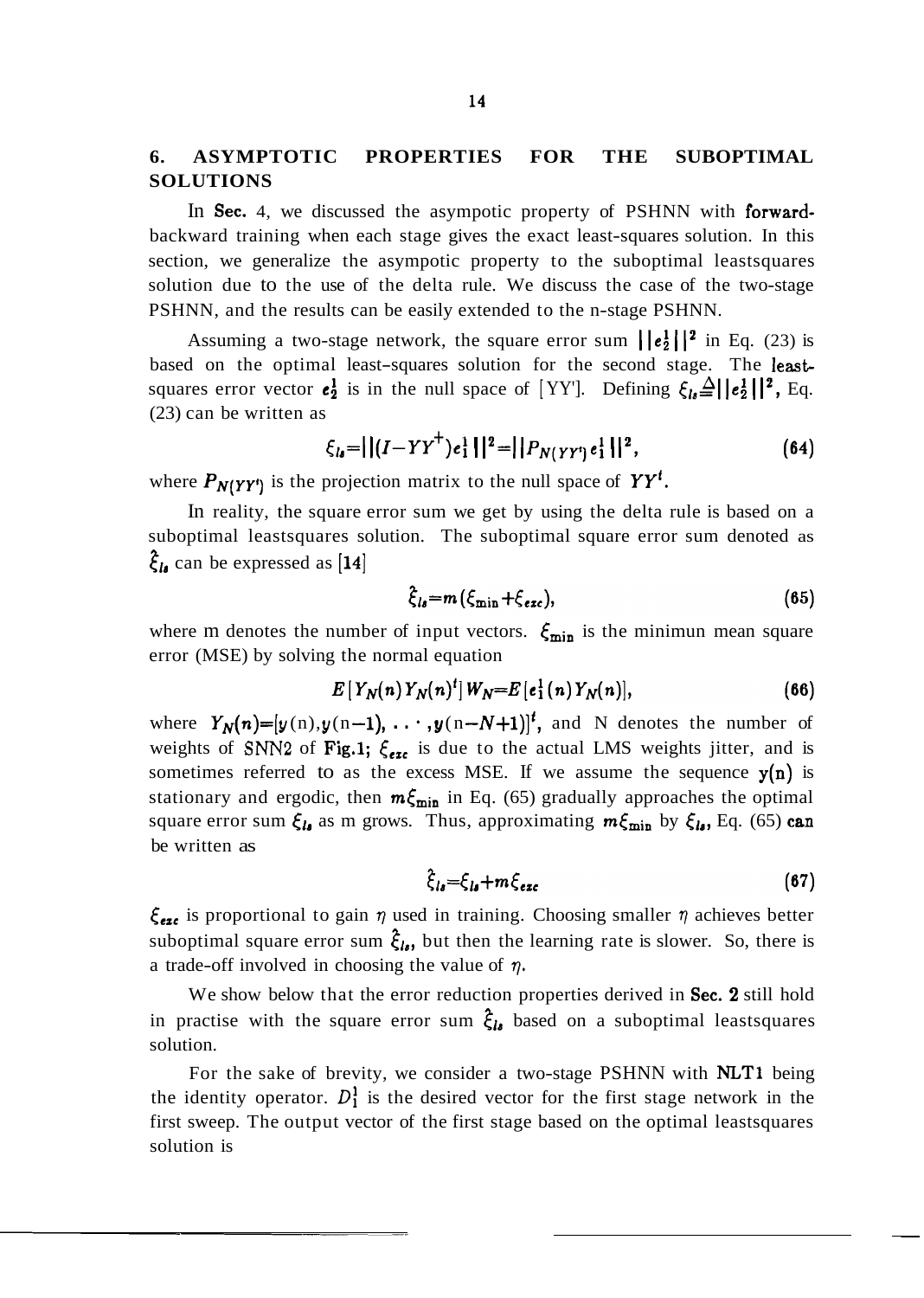$$
o_1^1 = P_{col}[XX']D_1^1 \t\t(68)
$$

The output vector  $\hat{\sigma}_1^1$  based on the suboptimal least-squares solutions  $W_1^1$  is written **as** 

$$
\hat{o}_1^1 = X W_1 \tag{69}
$$

This shows that  $\hat{\mathfrak{o}}_1^1 \in \text{col}[XX^t]$ .  $\hat{\mathfrak{o}}_1^1$  can be written as

$$
\hat{o}_1^1 = P_{col[XX^t]} D_1^1 + b_1^1 \t\t(70)
$$

where the vector  $b_1^1$  also belongs to the column space of  $[XX^t]$ . This is graphically shown in Fig. 3. The magnitude of  $b_1^1$  can be written as

$$
[|b_1^1||=c_1^1||P_{col[XX']}D_1^1|], \qquad (71)
$$

where  $c_1^1$  satisfies  $0 \lt c_1^1 \lt 1$  in practise. Thus the error vector of SNNl in the first sweep is

$$
\hat{e}_1^1 = P_{N[XX']} D_1^1 - b_1^1 \t . \t (72)
$$

 $\hat{\epsilon}_1^1$  is also the desired vector for the second stage network in the first sweep. Referring to Fig. 4, and using the same procedure as above, we get the suboptimal output vector  $\delta_2$  of SNN2 in the first sweep as

$$
\hat{o}_2^1 = P_{col[YY^i]} \hat{e}_1^1 + b_2^1 \t\t(73)
$$

where the vector  $b_2^1$  belongs to the column space of  $[YY^t]$ , and the magnitude of  $b_2^1$  is

$$
||b_2^1|| = c_2^1 ||P_{col[YY^i]} \hat{e}_1^1||,
$$
\n(74)

where  $c_2^1$  also satisfies  $0 \lt c_2^1 \lt 1$  in practise. The error vector of SNN2 in the first sweep is

$$
\hat{e}_2^1 = P_{N[YY^1]} \hat{e}_1^1 - b_2^1 \t\t(75)
$$

Since  $P_{N[YY^i]} \hat{e}_1^1$  and  $b_2^1$  are orthogonal to each other, we get

$$
||\hat{\epsilon}_2^1||^2 = ||P_{N[YY']}\hat{\epsilon}_1^1||^2 + ||b_2^1||^2
$$
  
\n
$$
\leq ||P_{N[YY']}\hat{\epsilon}_1^1||^2 + ||P_{col[YY']}\hat{\epsilon}_1^1||^2 = ||\hat{\epsilon}_1^1||^2.
$$
 (76)

Thus,  $\left|\left|\hat{e}_2^1\right|\right|^2$  is less than  $\left|\left|\hat{e}_1^1\right|\right|^2$  as long as  $e_2^1$  is less than 1, which is definitely ture in practise.

On the second sweep, the desired vector of SNNl is  $\hat{\epsilon}_2^1+\hat{\delta}_1^1$ . Following the **same** procedure as above, the suboptimal output vector  $\hat{\sigma}_1$  of SNNl in the second **sweep** is found as

$$
\hat{o}_1^2 = P_{col[XX^i]} (\hat{e}_2^1 + \hat{o}_1^1) + b_1^2
$$
  
=  $\hat{o}_1^1 + P_{col[XX^i]} \hat{e}_2^1 + b_1^2$ , (77)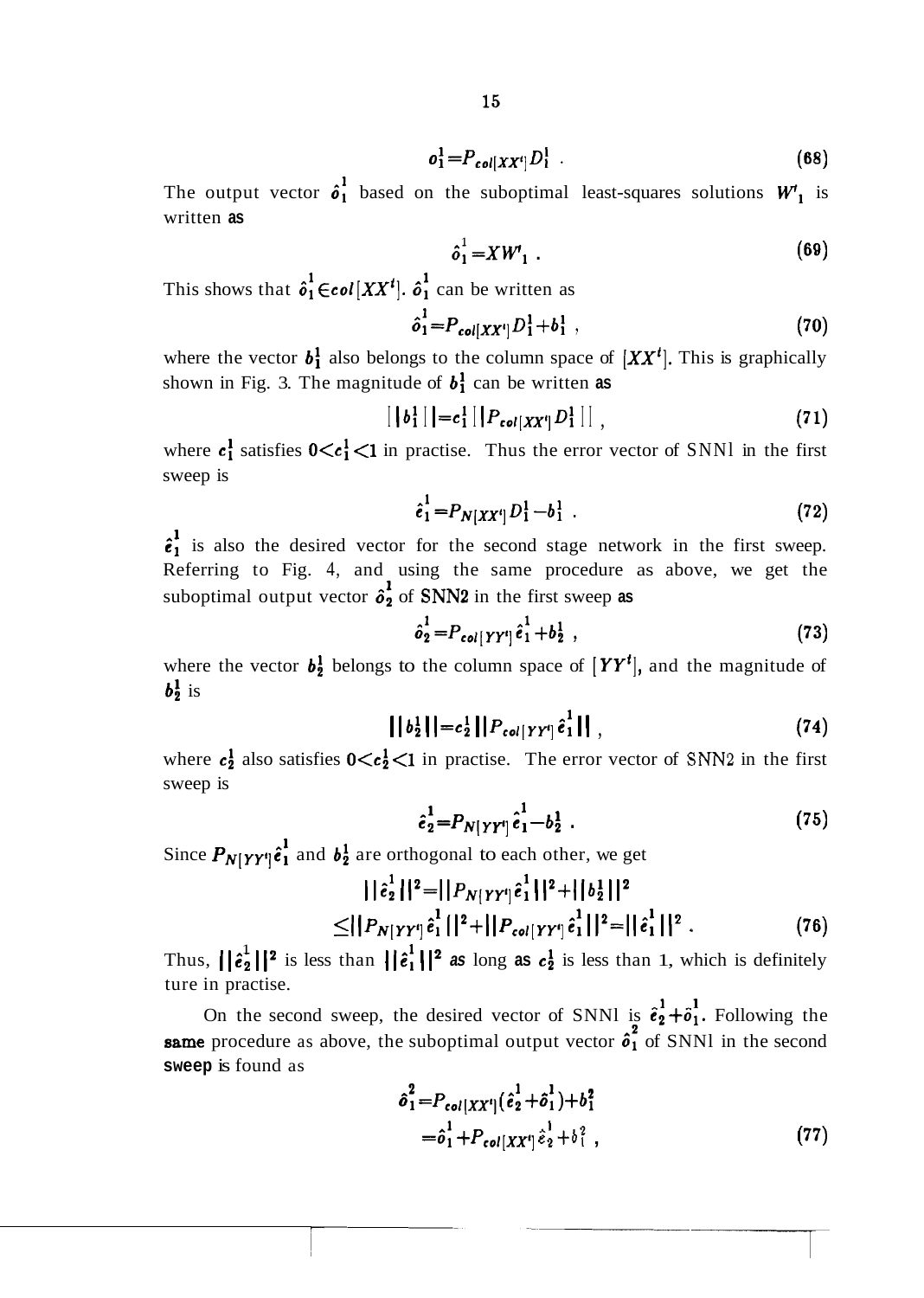and

$$
||b_1^2|| = c_1^2 ||P_{col|XX'|}(c_1^2 + \hat{o}_1^1)||,
$$
\n(78)

where  $\hat{\sigma}_1^1 \in \text{col}[XX^t], \ \hat{\sigma}_1^2 \in \text{col}[XX^t]$  and  $0 \lt c_1^2 \lt 1$ . The error vector  $\hat{\epsilon}_1^2$  of SNN1 in the second sweep is

$$
\hat{e}_1^2 = (\hat{e}_2^1 + \hat{o}_1^1) - \hat{o}_1^2
$$
  
=  $P_{N[XX^t]} \hat{e}_2^1 - \hat{o}_1^2$ . (79)

The desired vector of **SNN2** in the second sweep is  $\hat{\epsilon}_1^2 + \hat{\delta}_2^1$ . The suboptimal output vector  $\hat{\sigma}_2^2$  of **SNN2** in the second sweep is

$$
\hat{\sigma}_2^2 = P_{col[YY^i]} (\hat{e}_1^2 + \hat{\sigma}_2^1) + b_2^2
$$
  
=  $\hat{\sigma}_2^1 + P_{col[YY^i]} \hat{e}_1^2 + b_2^2$ , (80)

and

$$
||b_2^2|| = c_2^2 ||P_{col[YY^i]}(\hat{e}_1^2 + \hat{o}_2^1)||,
$$
\n(81)

where  $\hat{\sigma}_2^1 \in \text{col}[YY^t], b_2^2 \in \text{col}[YY^t], \text{ and } 0 \leq c_2^2 \leq l.$  The error vector  $\hat{\epsilon}_2^2$  of SNN2 in the second sweep is

$$
\hat{e}_2^2 = (\hat{e}_1^2 + \hat{o}_2^1) - \hat{o}_2^2
$$
  
=  $P_{N|YY'|} \hat{e}_1^2 - b_2^2$ . (82)

Using **Eq.** (72) and **Eq.** (75), and letting  $A \triangleq N[XX^t], B \triangleq N[YY^t];$  the suboptimal error vector  $\hat{\epsilon}_1$  of the first stage in the first sweep becomes

$$
\hat{e}_1^1 = P_A D_1^1 - b_1^1 \tag{83}
$$

The suboptimal error vector  $\hat{\epsilon}_2^1$  of the second stage in the first sweep becomes

$$
\hat{e}_2^1 = P_B \hat{e}_1^1 - b_1^2
$$
  
=  $P_B P_A D_1^1 - P_B b_1^1 - b_2^1$ . (84)

Using **Eq. (79)** and **Eq. (84)**, the suboptimal error vector  $\hat{\epsilon}_1^2$  of the first stage in the second sweep becomes

$$
\hat{e}_1^2 = (P_A P_B) P_A D_1^1 - P_A P_B b_1^1 - P_A b_2^1 - b_1^2 , \qquad (85)
$$

where  $b_1^2 \in col[XX^t]$ . The suboptimal error vector  $\hat{e}_2^2$  of the second stage in the second sweep becomes

$$
\hat{e}_2^2 = (P_B P_A)^2 D_1^1 - (P_B P_A) P_B b_1^1 - (P_B P_A) b_2^1 - P_B b_1^2 - b_2^2 ,
$$
\n
$$
[YY^t]. \tag{86}
$$

where  $b_2^2 \in col[YY^t]$ .

Following the same procedure, the suboptimal error vector  $\hat{\epsilon}_1^{\hat{n}}$  of the first stage in the n-th sweep becomes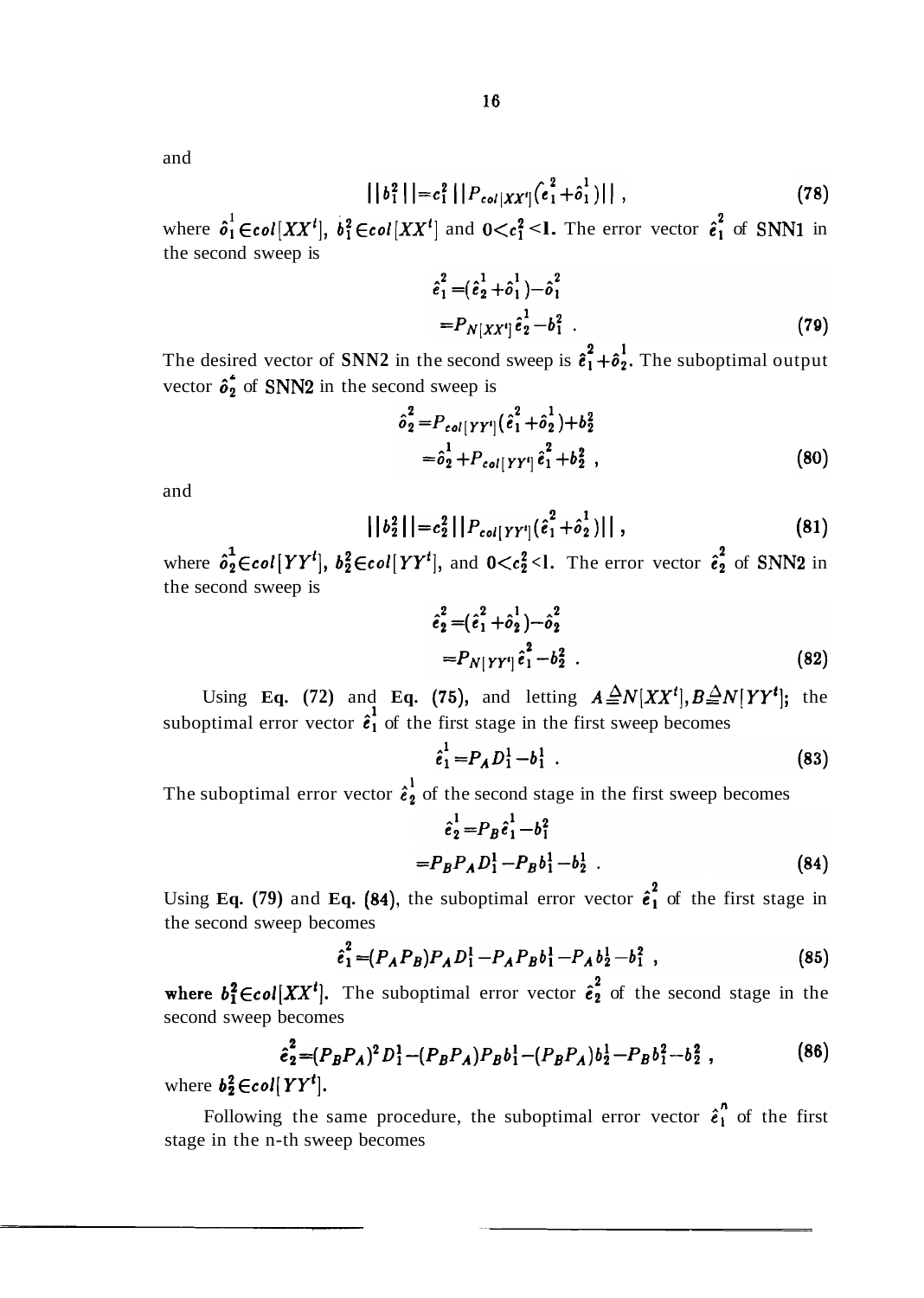$$
\hat{e}_1^n = (P_A P_B)^{n-1} P_A D_1^1 - \sum_{k=1}^n (P_A P_B)^{n-k} b_1^k - \sum_{k=1}^{n-1} (P_A P_B)^{n-1-k} P_A b_2^k . \tag{87}
$$

The suboptimal error vector  $\hat{e}_2^n$  of the second stage in the n-th sweep becomes

$$
\hat{e}_2^n = (P_B P_A)^n D_1^1 - \sum_{k=1}^n (P_B P_A)^{n-k} P_B b_1^k - \sum_{k=1}^n (P_B P_A)^{n-k} b_2^k,
$$
 (88)

where  $b_1^i \in col[XX^t]$ , and  $b_2^i \in col[YY^t]$  for any positive integer i. Since the directions of  $b_1^i$  and  $b_2^i$  are random, the magnitudes of the summation terms in Eq. (87) and Eq. (88) are small in the mean sense. Therefore, the first term on the right hand side of Eq. (87) or Eq. (88) can be considered **as** the dominant term in real-world applications. Then, the error reduction property of Eq. (28) in Sec. 2 still holds for this suboptimal case.

In pratise, if **n** is large enough such that  $(P_B P_A)^n = P_A \cap B$ , and  $m > n$ , we can rewrite Eq. (87) and Eq. (88) as follows:

$$
\hat{e}_1^m = e - \sum_{k=m-n+1}^m (P_A P_B)^{m-k} b_1^k - \sum_{k=m-n+1}^{m-1} (P_A P_B)^{m-1-k} P_A b_2^k,
$$
 (89)

and

$$
\hat{e}_2^m = e - \sum_{k=m-n+1}^m (P_B P_A)^{m-k} P_B b_1^k - \sum_{k=m-n+1}^m (P_B P_A)^{m-k} b_2^k,
$$
 (90)

The error vector e in Eq. (89) and Eq. (90) is the vector in Eq. (31), which is the optimal least-squares error vector of the function-link network as shown in Fig. 2. We also see that no matter how big m is, there are at most  $n$  vectors in each summation term of Eq. (89) and Eq. (90).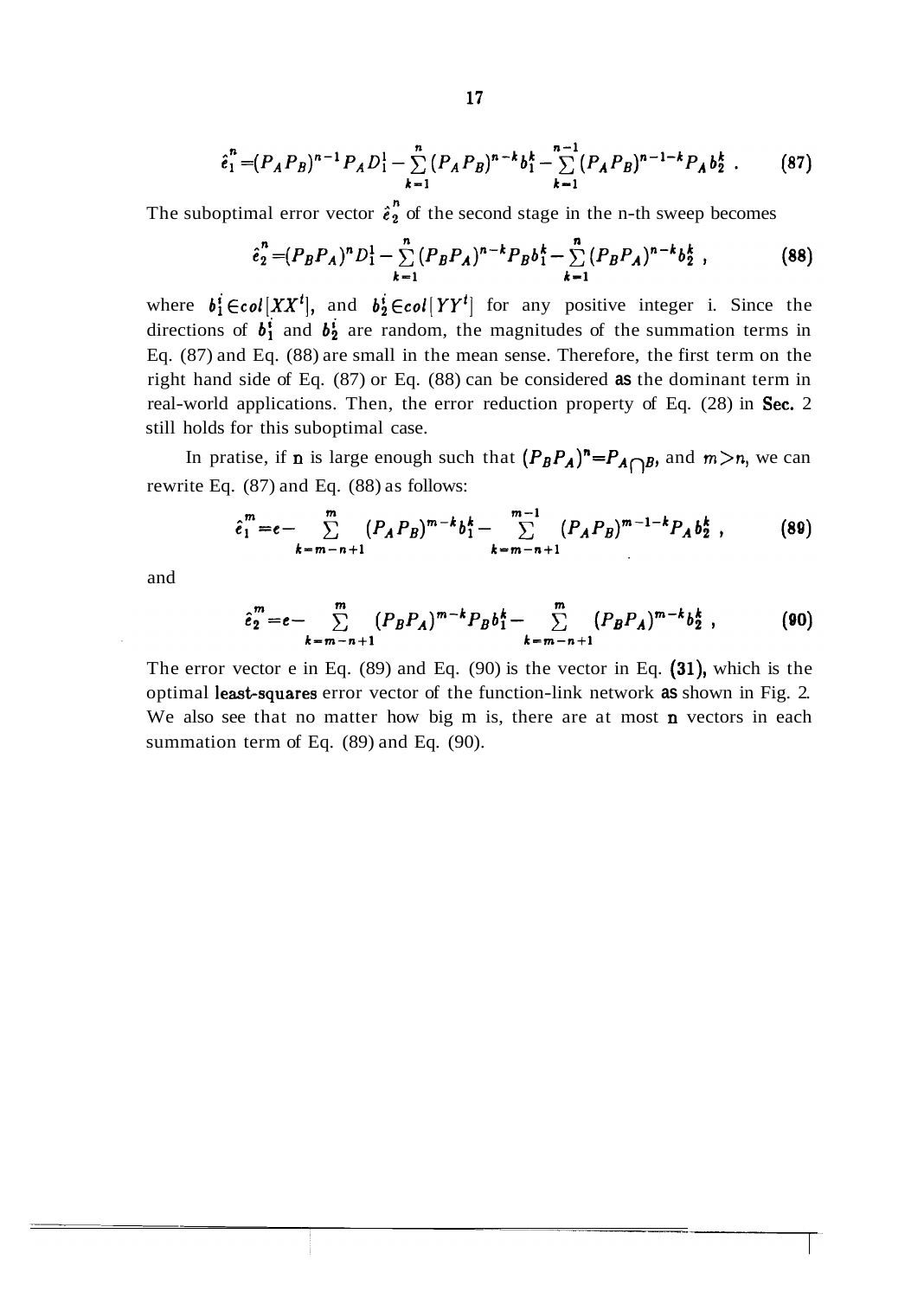#### **6. EXPERIMENTAL RESULTS**

The theoretical results discussed above were tested with a speech signal sampled at 10 khz. 100 Samples were used to train the network by the delta rule. The gain factor we used in the experiments was 0.001. No momentum term was used. The input pointwise nonlinear transformations used in the experiments are the following:

(A) SIGMOID 1 (Sig. I) : $(0 < y < 1)$  $y = \frac{1}{1 + e^{-x}}$ (B) SIGMOID 2 (Sig. II) :  $(-1 < y < 1)$  $y = 2 \times$  sigmoid  $(x) - 1$ (C) THRESHOLD 1 (Th. I):  $y=1$  if  $x>0$  $y=0$  if  $x < 0$ (D) THRESHOLD 2 (Th. 11):  $y=-1$  if  $x>0$  $y = 1$  if  $x < 0$ (E) SQUARE :  $y = z^2$ 

In the experiments, we first normalieed the input data in the range  $\{-1,1\}$ . Five weights were used for each stage of a two-stage PSHNN. Ten weights were used for the function-link network. The initial matrix of the network was set equal to the covariance matrix of the input data.

Table 1 are the results of the function-link network with the ten weights listed as a function of the five types of NLT's.

Tables 2 thru 6 are the results of the two-stage PSHNN with forwardbackward training. Table 2 is for Sig.I, Table 3 for Sig.II, Table 4 for Th.I, Table 5 for Th.II, and Table 6 for the square NLT.

Tables 2 and 3 for  $Sig.I$  and  $Sig.I$  cases show that the PSHNN with forward-backward training has more error reduction and faster convergence rate than the function-link network. With Th.11 and square NLT's, the PSHNN and the function-link network are about the same both in error reduction and convergence rate. With Sig.11 NLT, there is negligible error reduction both in the PSHNN and the function-link network. This is because the input data was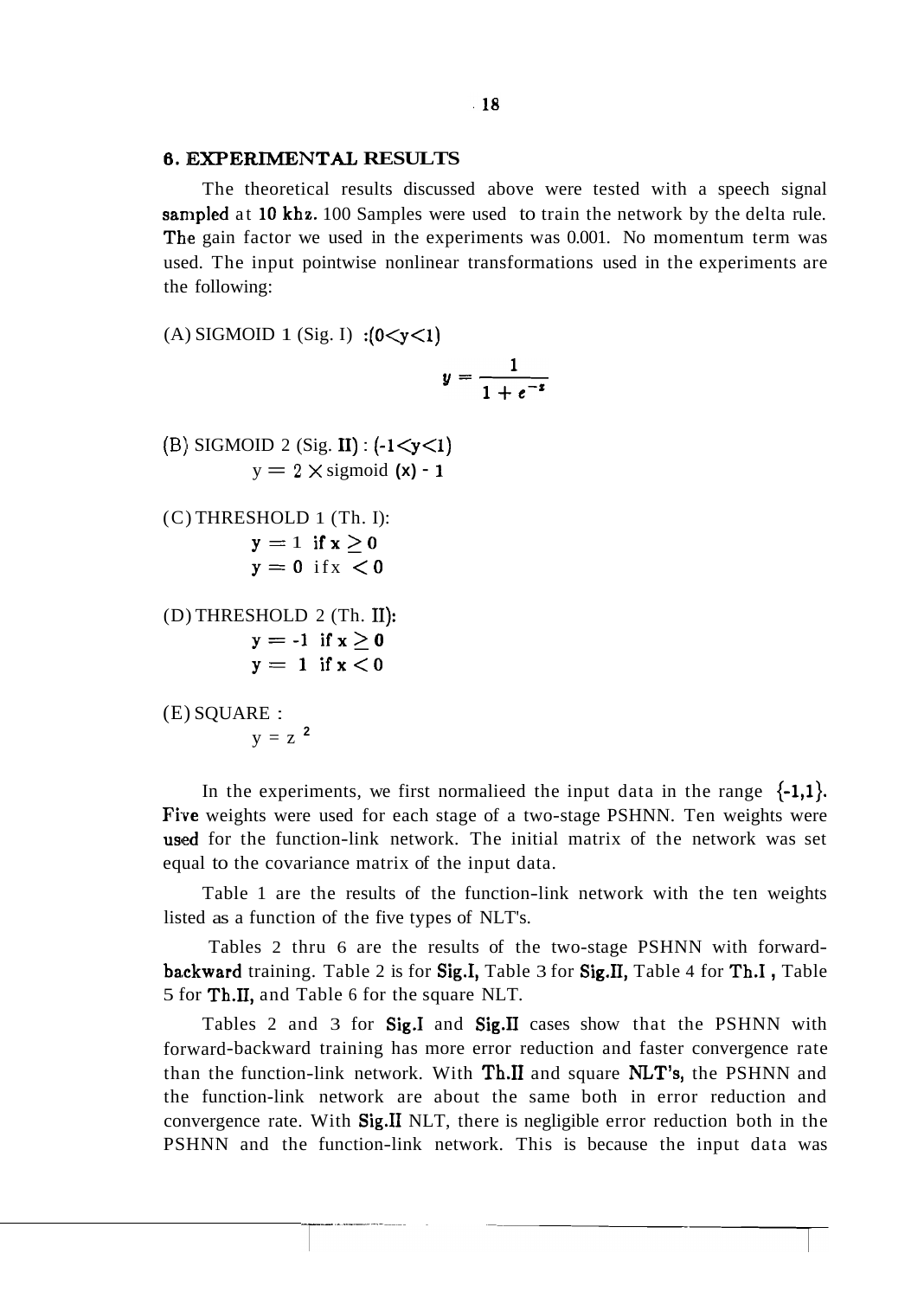normalized in the range  $\{-1,1\}$ , and this causes **x** and y to be almost the same in this range.

'Fables 7 and Table 8 are the results of the function-link network with three-stage input vectors of length 5 concatenated **as** a total input vector to the network. Tables 9 thru 11 show the error reduction performance of the corresponding three-stage PSHNN with forward-backward training. In the first stage, 100 iterations were used during the first sweep, and 300 iterations were used during the succeeding sweeps. The number of iterations of the second and the third stages were 500, and 900, respectively. In Tables 9, 10 and 11, the notations used mean errlf =  $||e_{1f}^i||^2$ , err2f =  $||e_{2f}^i||^2$ , err3f =  $||e_{3f}^i||^2$ , and err2b  $= \left| \left| e_{2b}^{i} \right| \right|^2$ . The superscript "i" denotes the number of sweeps as in Section 2. From Tables 7 and 8, we see that the convergence rate is rather slow for the function-link networks. Comparing Tables 7 and 8 to Tables 9, 10 and 11, we observe that PSHNN with forward-backward training is superior to the functionlink network in terms of both convergence rate and error reduction.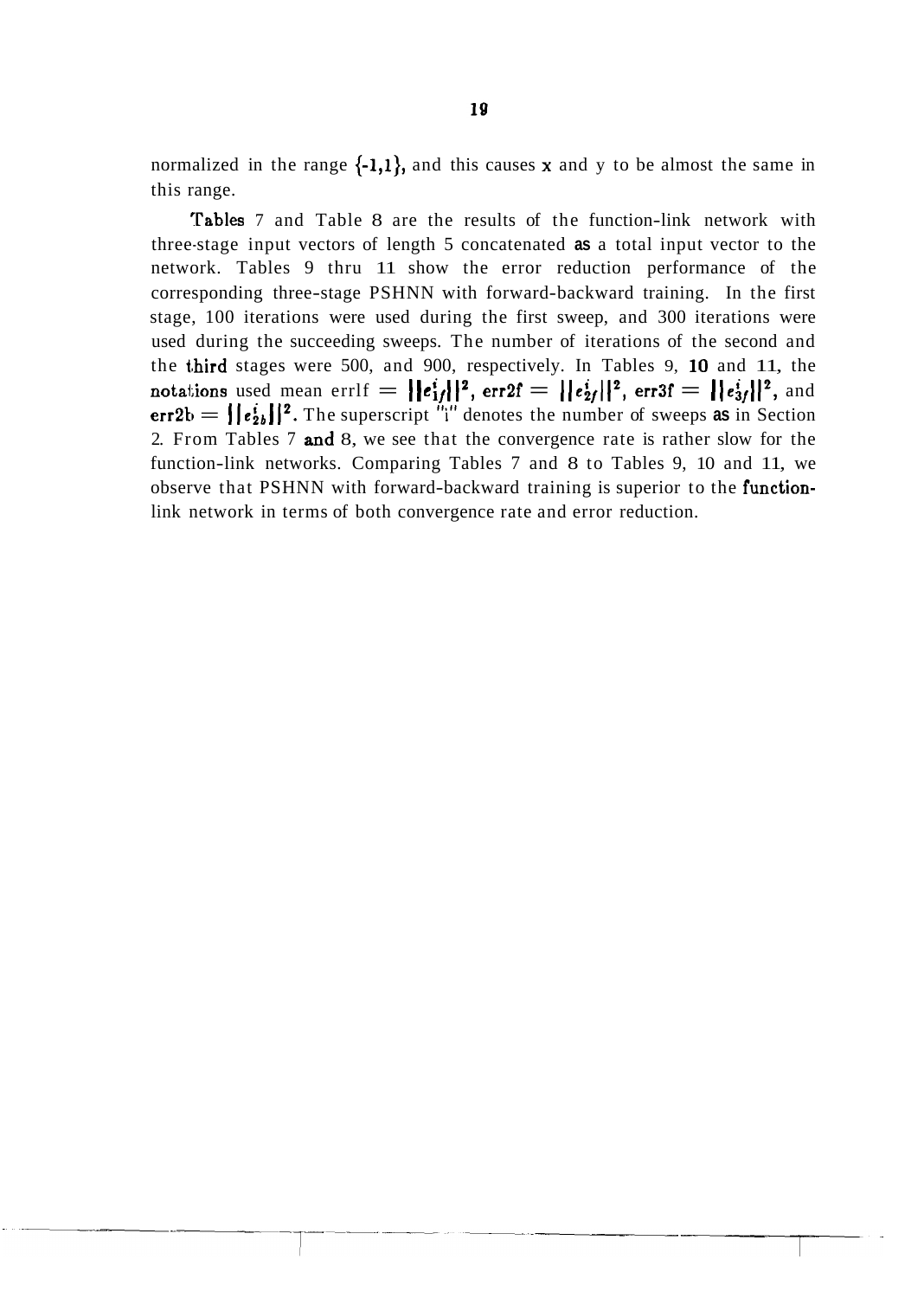### **7. LEARNING INPUT NLT BY BACKPROPAGATION WITH FORWARD-BACKWARD TRAINING**

The input NLT's of previous sections are all point-wise nonlinear transformations. Any input  $NLT$  is guaranteed to achieve error reduction [3], but it is important to learn which input NLT is optimal in error reduction. We can use backpropagation (BP) algorithm to learn the input NLT's. The BP algorithm involves a multi-layer system **(91.** The goal of the BP algorithm is the same as the delta rule, namely, minimizing the square error sum. In this system, a nonlinear activation function is usually used at each layer. The activation function should be differentiable and usually monotone nondecreasing. The actual output of the jth node in the kth layer is

$$
O_k(j)=f\left(\sum_{i=1}^{N_{k-1}}W(j,i)O_{k-1}(i)\right),
$$

where  $N_{k-1}$  is the number of output nodes of the  $(k-1)$ th layer, and  $O_{k-1}$  is the output vector of the  $(k-1)$ th layer.  $f(.)$  is the nonlinear activation function.

Each stage of PSHNN can be any type of neural network. In this section, BP stages are utilized together with forward-backward training discussed in the previous sections. In other words, we modify the PSHNN architecture by using a multi-layer neural network trained by the BP algorithm at each stage instead of each stage of PSHNN being a two-layer network trained by the delta rule. With respect to Fig. 1, the first layer of the network is the input layer, and the input vector X is fed into each stage of the network. The outputs of the second layer are vectors  $(X^1, Y, \text{ and } Z)$  of Fig. 1 which can be considered as the results of nonlinear transformations of each stage network (NLT1, NLT2, and NLT3 respectively). In order to comply with the error reduction properties discussed in the previous sections, we use linear activation function in the output layer.

The computer experiments discussed below indicate that the error reduction properties of forward-backward training hold in this case as well. The results are shown in Tables 12 thru 15. The same speech data of the previous sections is used. The length of the input layer at each stage is five, and a gain factor of **0.5** is used throughout.

Table 12 shows how error was reduced as a function of the number of iterations with a single BP network having 12 hidden units. The corresponding PSHNN's with the same number of interconnection weights were chosen as 2 stage, **3-stage** and 4-stage networks in which each stage had 6, 4, and 3 hidden nodes, respectively, and their training was based on backpropagation. Tables 13, 14 and **15** show how error was reduced stage by stage and sweep by sweep of forward-backward training. 1000 forward-backward sweeps with the 2-stage network, 750 forward-backward sweeps with the 3-stage network and 666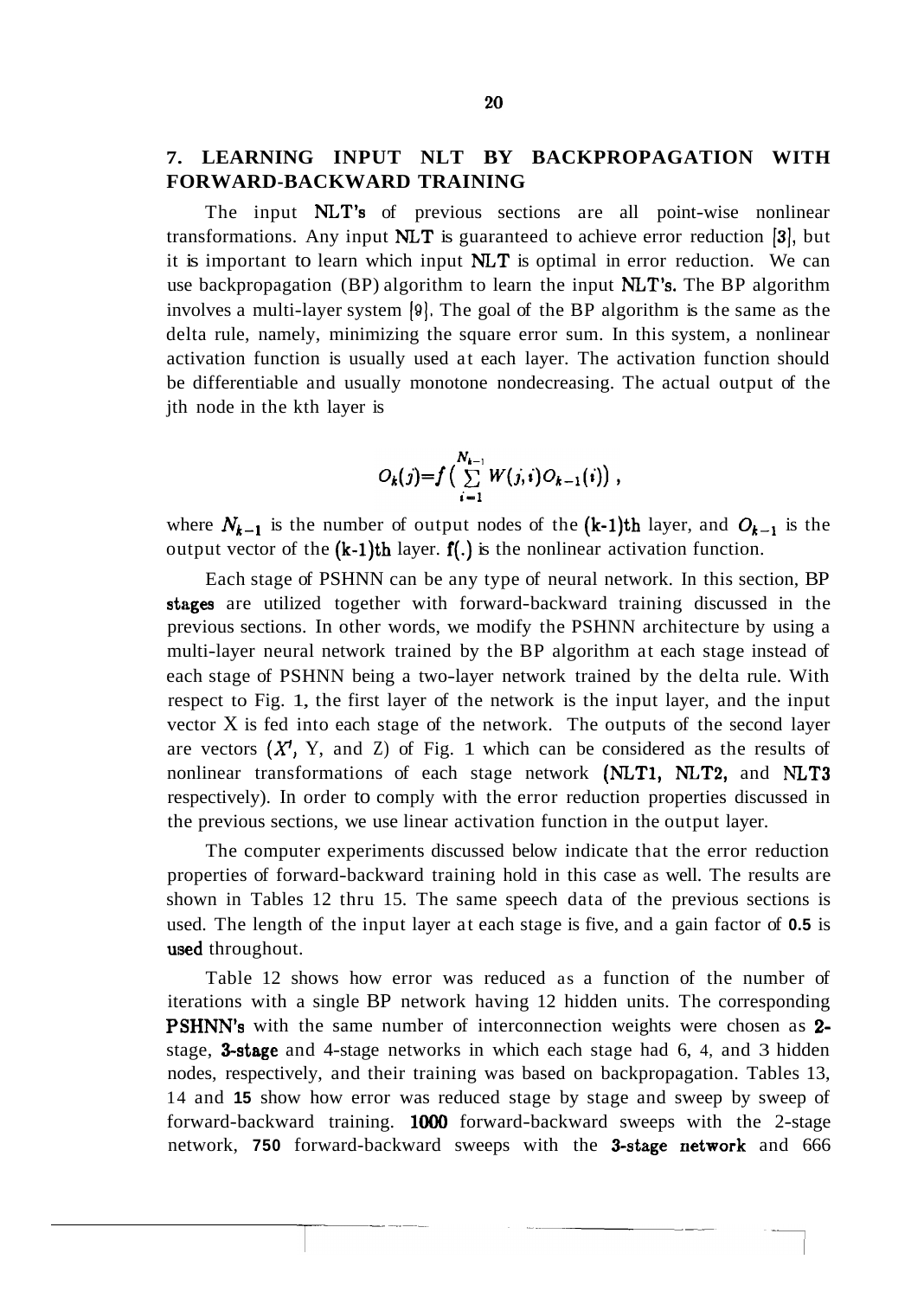forward-backward sweeps with the 4-stage network are equivalent to 50000 iterations of the corresponding total BP network without stages since 50 iterations were used to train each stage of the PSHNN's. It is observed that the error reduction properties of the PSHNN's with two stages and three stages are better than those of the single BP network. The PSHNN's achieve the same error performance at about 600 sweeps with 2 stages and at 423 sweeps with 3 stages PSHNN as the single BP network achieves with 50000 iterations. Both the 2-stage and the 3-stage PSHNN's had a reduction of learning time by about 40%. It also appears that both the 2-stage and the 3-stage PSHNN's converge towards a deeper minimum than the single stage BP network, but this is not true with the 4-stage PSHNN. The 3-stage PSHNN performs best in term of deeper minimum and faster convergence rate. More experiments with different sets of data are needed to substantiate these properties. However, we think that this is the case since the same properties were observed in other applications with systems having nonlinearities [15], [16].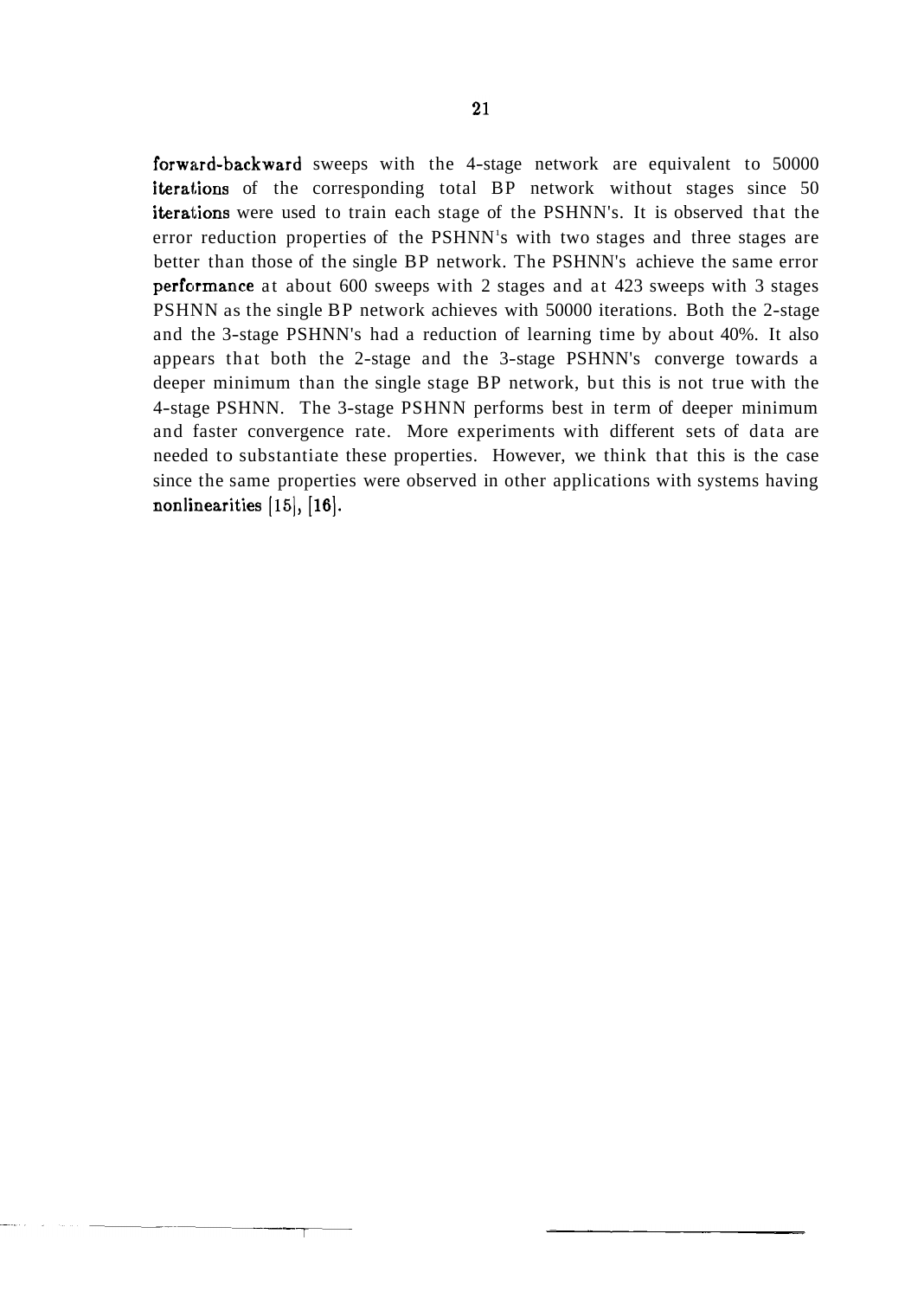#### **8. CONCLUSIONS**

We showed theoretically that PSHNN's with forward-backward training of n-stage networks will achieve the same error reduction as the function-link networks with the pseudoinverse solutions. In practice , experimental results show that PSHNN's in many cases have faster convergence rate and better numerical error reduction than function-link networks. The property that PSHNN's can divide a large size network into several smaller size networks which can learn faster and more easily in training and operate in parallel in testing is believed to be significant for real-time implementation.

We proved in Ref. [3] that the PSHNN with any input nonlinear transformation have better performance than one-stage networks. By using additional neural networks, one can learn input **NLT's** at every parallel stage of PSHNN's. The PSHNN with BP stages and forward-backward training is one effective solution to this problem. When backpropagation is to be used, experiments indicate that better performance in terms of a deeper minimum and convergence rate is achieved when a single BP network is replaced by a PSHNN of equal complexity in which each stage is a BP network of smaller complexity than the single BP network.

With these properties, PSHNN's with continuous inputs and outputs and forward-backward training are expected to be useful in various applications of neural networks, adaptive signal processing, system identification and adaptive control.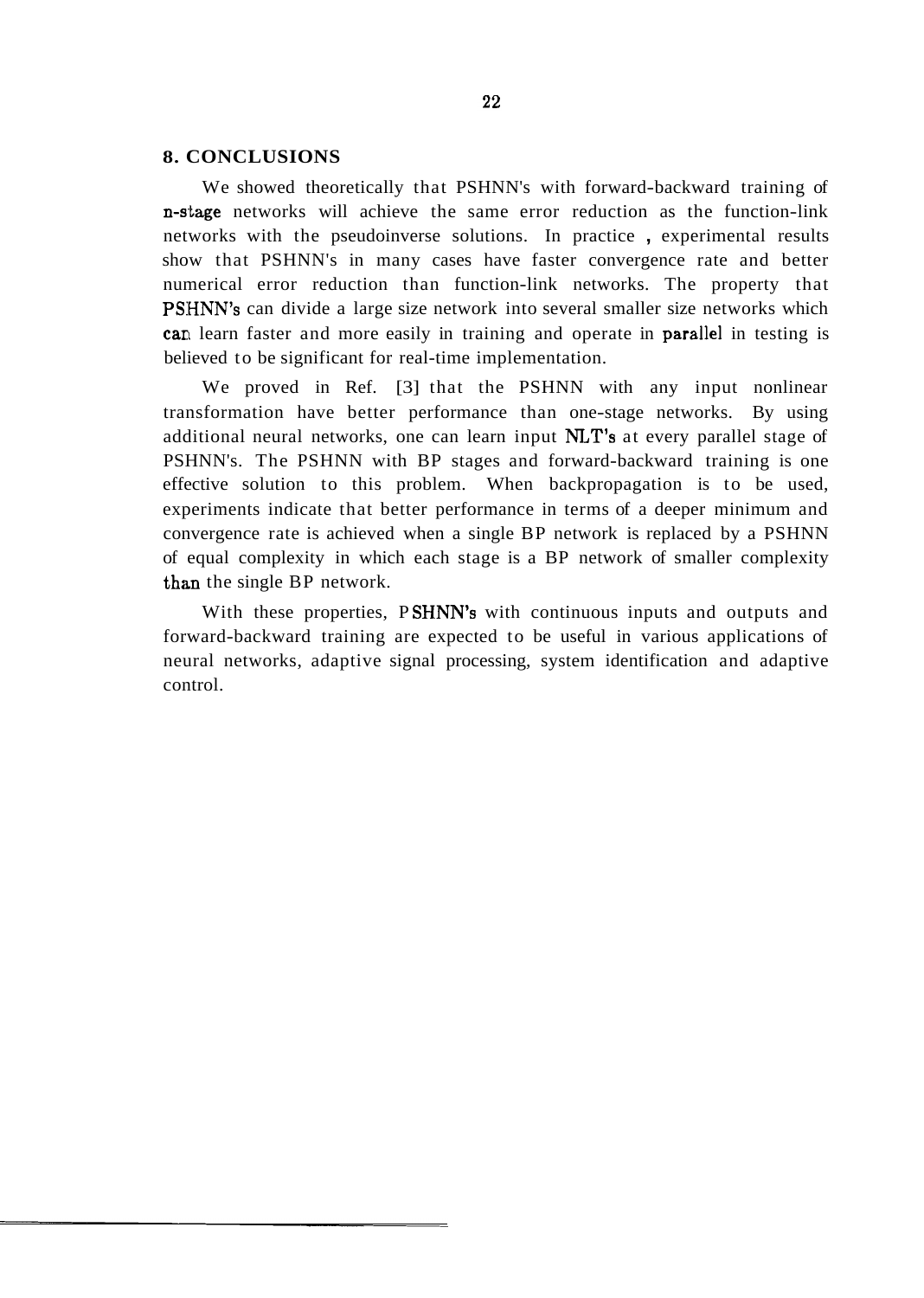#### **REFERENCES**

- $\mathbf{1}$ . **0.** K. Ersoy, D. Hong, 'Parallel, Self-Organizing, Hierachical Neural Networks", *IEEE Tran. Neural Networks,* Vol. 1, No. 2, pp. 167- 178, June 1990.
- **0.** K. Ersoy, D. Hong, 'Parallel, Self-Organizing, Hierachical Neural  $\overline{2}$ . Networks 11", to appear in *IEEE Tran. Industrial Electronics,*  Special Issue on Neural Networks.
- 3. 0. K. Ersoy and S-W. Deng, 'Parallel, Self-Organizing, Hierarchical Neural Networks with Continuous Inputs and Outputs", *Proc. Hawaii Int. Conf. System Sciences,* HICCS-24, pp. 486-492, Kauai, January 1991.
- 4. R. 0. Duda, P.E. Hart, *\*'Pattern Classification and Scene Analysis",* John Wiley & Sons Inc. , pp. 159-162, 1973.
- C.L. Giles, T. Maxwell, "Learning, Invariance and Generalization in 5. Higher Order Networks," *Applies Optics,* Vol. 26, No.23, pp. 4972-4978, December 1987.
- 6. Y-M. Pao, *"Adaptive Pattern Recognition and Neural Networks",* Addison-Wesley Pub. Company, Inc., 1989.
- G.Widrow, M.E. Hoff, "Adaptive Switching Circuits," *Imt. Radio*  7. *Engineers Western Electronic Show and Convention Record,* Part 4, pp. 96-104, 1960.
- 8. 0. K. Ersoy and S-W. Deng, "F'arallel, Self-Organizing, Hierachical Neural Networks, with Continuous Inputs and Outputs<sup>N</sup>, Purdue *University Tech. Report,* No. TR-EE-91-51, December 1991, and submitted to *IEEE Tran. Neural Networks,* December 1991.
- 9. D. E. Rumelhart, *"Parallel Distributed Processing",* The **MIT** Press, Cambridge Mass. , 1988.
- S-W. Deng, 0. K. Ersoy, "F'arallel, Self-Organizing, Hierachical 10. Neural Networks with Circular Training", *Purdue University Tech. Report* No. TR-EE-91-16, April 1991.
- 11. H. Nakano, *"Spectral Theory in the Hilbert Space",* Japan Society for the Promotion of Science, 1953.
- 12. R.E. Hartwing and M.P. Drazin, "Lattice Properties of the \*-Order for Complex Matrices", J. *of Math. Analysis and Applicatiom* , Academic Press, Inc., 1982.
- 13. L. D. Pyle, "A Generalized Inverse  $\epsilon$ -Algorithm for Constructing Intersection Projection Matrices with Applications", *Numerische Mathematik* 10, pp 86-102, 1967.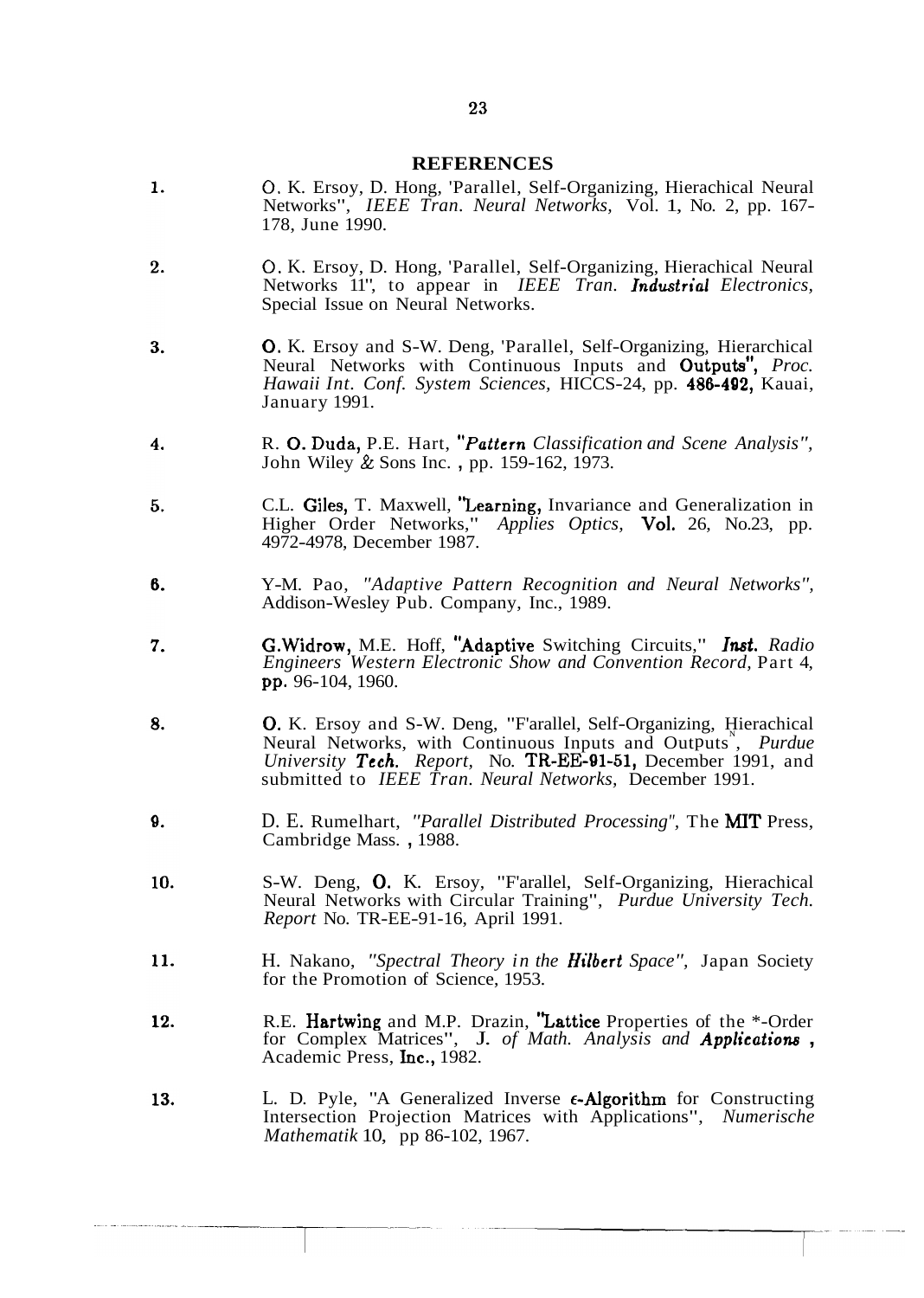- **14. S. T. Alexander,** *"Adaptive Signal Processing, Theory and Applications",* **Springer-Verlag, New York, pp. 68-85, 1986.**
- 15. **8. Aghagolzadeh, O. K. Ersoy, "Optimal Multistage Transform** Image Coding<sup>"</sup>, IEEE *Tran. Circuits and Systems for Video Technology,* **December 1991.**
- 16. **b 16. D. K. Ersoy, J. Y. Zhuang, J. Brede, "An Iterative Interlacing Approach to the Synthesis of Computer-Generated Holograms** , *Purdue University Tech. Report,* **No. TR-EE-90-59, November 1990, and submitted to** *Applied Optics.*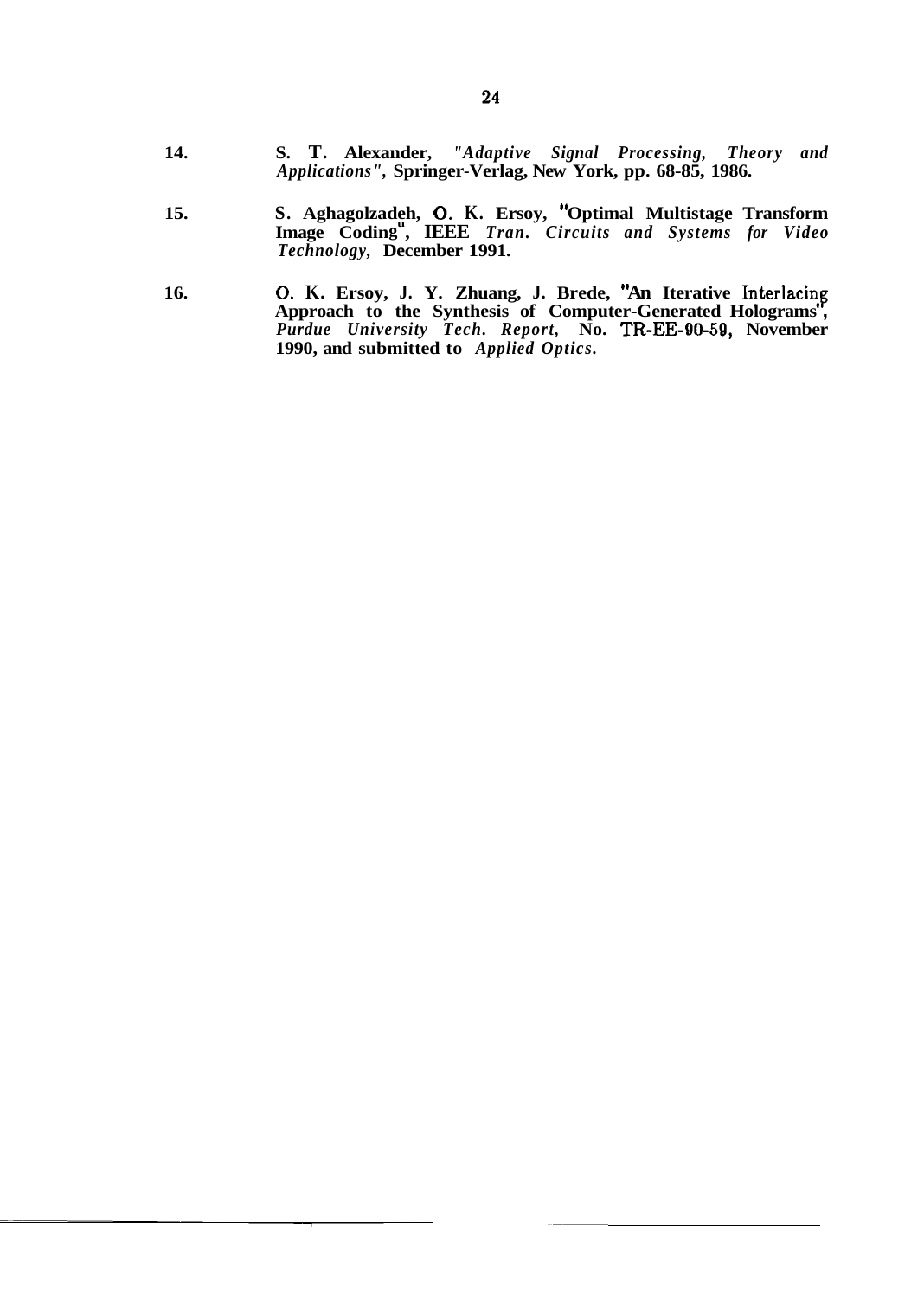| type<br>of NTL | err    | number of<br>iterations |
|----------------|--------|-------------------------|
| Sig.I          | 2.1344 | 1000                    |
| Th.H           | 2.027  | 1000                    |
| Sig.II         | 2.1291 | 1000                    |
| Th.I           | 2.0459 | 600                     |
| Sqre.          | 1.8862 | 1000                    |

Table 1. Performance of the Function-Link Network in Speech Prediction  $\text{err} = \|e\|^2$ .

Table 2. Performance of PSHNN with NLT Sig.1 in Speech Prediction  $(\text{err } 1 = ||e_1||^2, \text{err } 2 = ||e_2||^2)$ 

| n-th  |        |        | # of iterations |        |
|-------|--------|--------|-----------------|--------|
|       | err1   | err2   | stage1          | stage2 |
| sweep |        |        |                 |        |
| $n=1$ | 2.1353 | 1.9336 | 100             | 1000   |
| $n=2$ | 1.8718 | 1.8524 | 900             | 100    |
| $n=3$ | 1.8460 | 1.8416 | 900             | 100    |

Table 3. Performance of PSHNN with NLT Sig.II in Speech Prediction (err  $1 = ||e_1||^2$ , err  $2 = ||e_2||^2$ ).

| n-th  |        |        | $#$ of iterations |        |
|-------|--------|--------|-------------------|--------|
|       | err1   | en2    | stage1            | stage2 |
| sweep |        |        |                   |        |
| $n=1$ | 2.1353 | 2.1396 | 100               | 1000   |
| $n=2$ | 2.1343 | 2.1365 | 900               | 100    |
| $n=3$ | 2.1336 |        | 900               |        |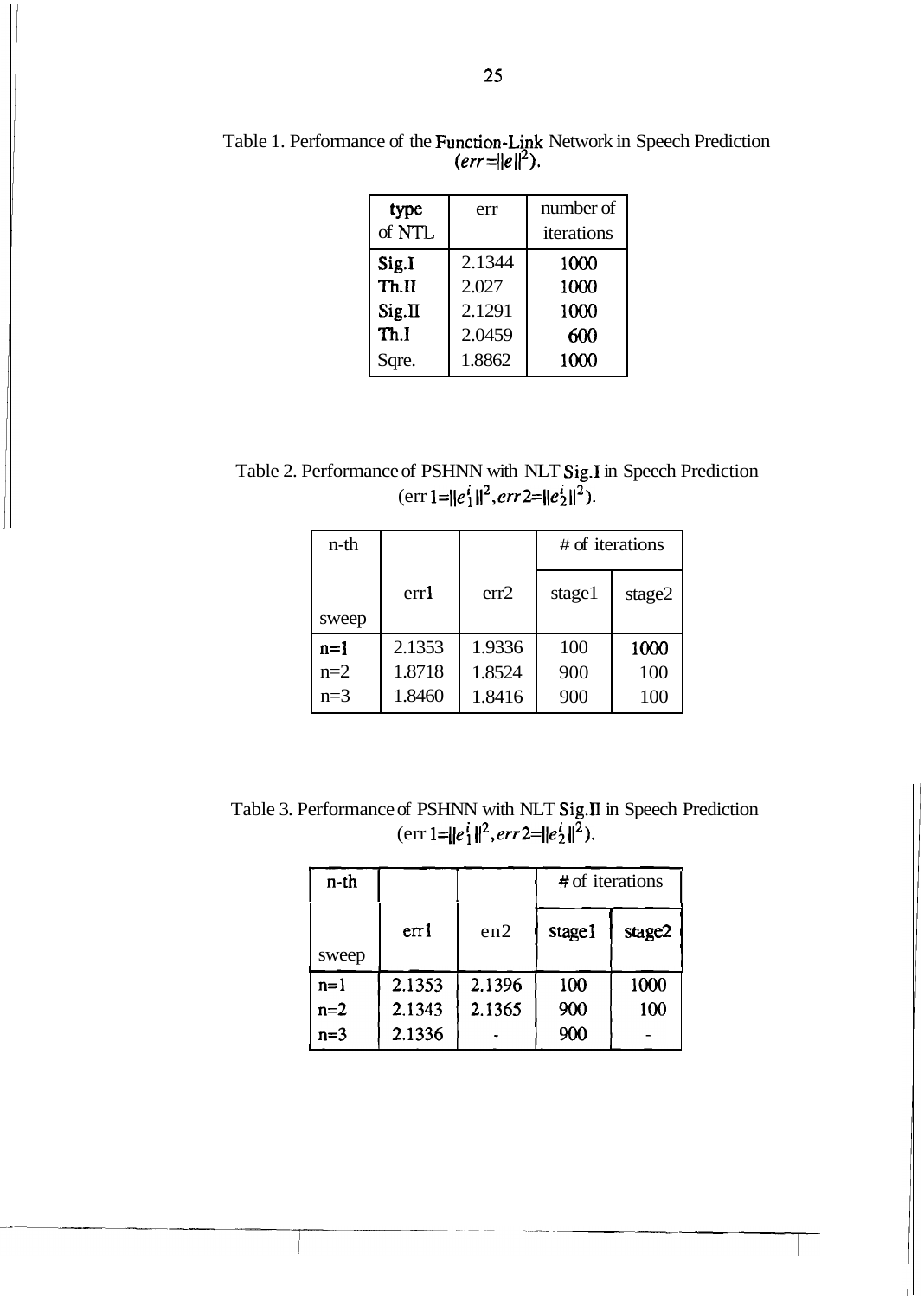| n-th  |        |        | # of iterations |        |
|-------|--------|--------|-----------------|--------|
|       | err1   | err2   | stage1          | stage2 |
| sweep |        |        |                 |        |
| $n=1$ | 2.1352 | 2.0925 | 100             | 200    |
| $n=2$ | 2.0699 | 2.0585 | 900             | 200    |
| $n=3$ | 2.0514 | 2.0481 | 900             | 200    |
| $n=4$ | 2.0457 | 2.0448 | 900             | 200    |

Table 4. Performance of PSHNN with NLT Th.1 in Speech Prediction  $(\text{err } 1 = ||e_1'||^2, err \, 2 = ||e_2'||^2).$ 

Table 5. Performance of PSHNN with NLT Th.II in Speech Prediction  $(\text{err } 1 = ||e_1'||^2, err \cdot 2 = ||e_2'||^2).$ 

| n-th  |        |        | # of iterations |        |
|-------|--------|--------|-----------------|--------|
|       | err1   | err2   | stage1          | stage2 |
| sweep |        |        |                 |        |
| $n=1$ | 2.1353 | 2.0282 | 100             | 100    |
| $n=2$ | 2.0312 | 2.0250 | 500             | 100    |
| $n=3$ | 2.0034 |        | 600             |        |

Table 6. Performance of PSHNN with NLT Square in Speech Prediction (err  $1=||e_1'||^2$ , err  $2=||e_2'||^2$ ).

| $n-th$ |        |        | # of iterations |        |
|--------|--------|--------|-----------------|--------|
|        | err1   | err2   | stage1          | stage2 |
| sweep  |        |        |                 |        |
| $n=1$  | 2.1353 | 1.9326 | 100             | 600    |
| $n=2$  | 1.8973 | 1.8896 | 900             | 600    |
| $n=3$  | 1.8872 | 1.8867 | 900             | 600    |
| $n=4$  | 1.8864 | 1.8863 | 900             | 600    |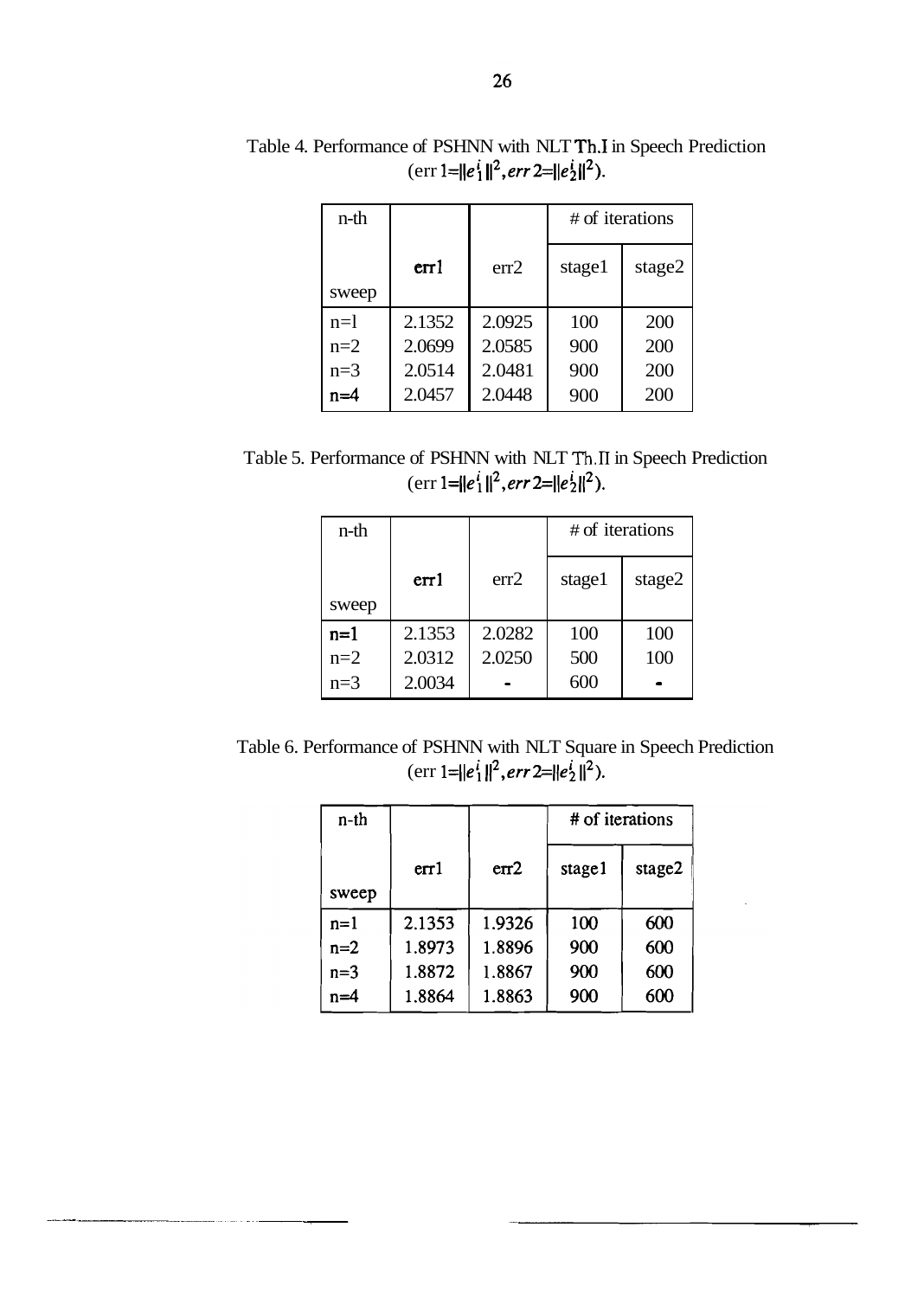**Table 7. 3-Stage Function-Link Network as a Function of Input Nonlinearity with 900 Iterations (err=**  $||e||^2$ **).** 

| <b>Type of</b>  | NTL       | err    |
|-----------------|-----------|--------|
| <b>Stage 11</b> | Stage 111 |        |
| Sig.I           | Th.II     | 2.0167 |
| Th.I            | Sig.I     | 1.9980 |
| <b>Square</b>   | Sig.I     | 1.8818 |

**Table 8. 3-Stage Function-Link Network as a Function of Input Nonlinearity with 2900 Iterations (err=**  $||e||^2$ **).** 

| ons (err= $  e  ^2$ ). | ction-Link Network as a Function of Input |        |  |
|------------------------|-------------------------------------------|--------|--|
| Type of                | NTL                                       | err    |  |
| Stage II               | Stage III                                 |        |  |
| Sig.I                  | Th.II                                     | 2.0149 |  |
| Th.I                   | Sig.I                                     | 1.9966 |  |
| Square                 | Sig.I                                     | 1.8811 |  |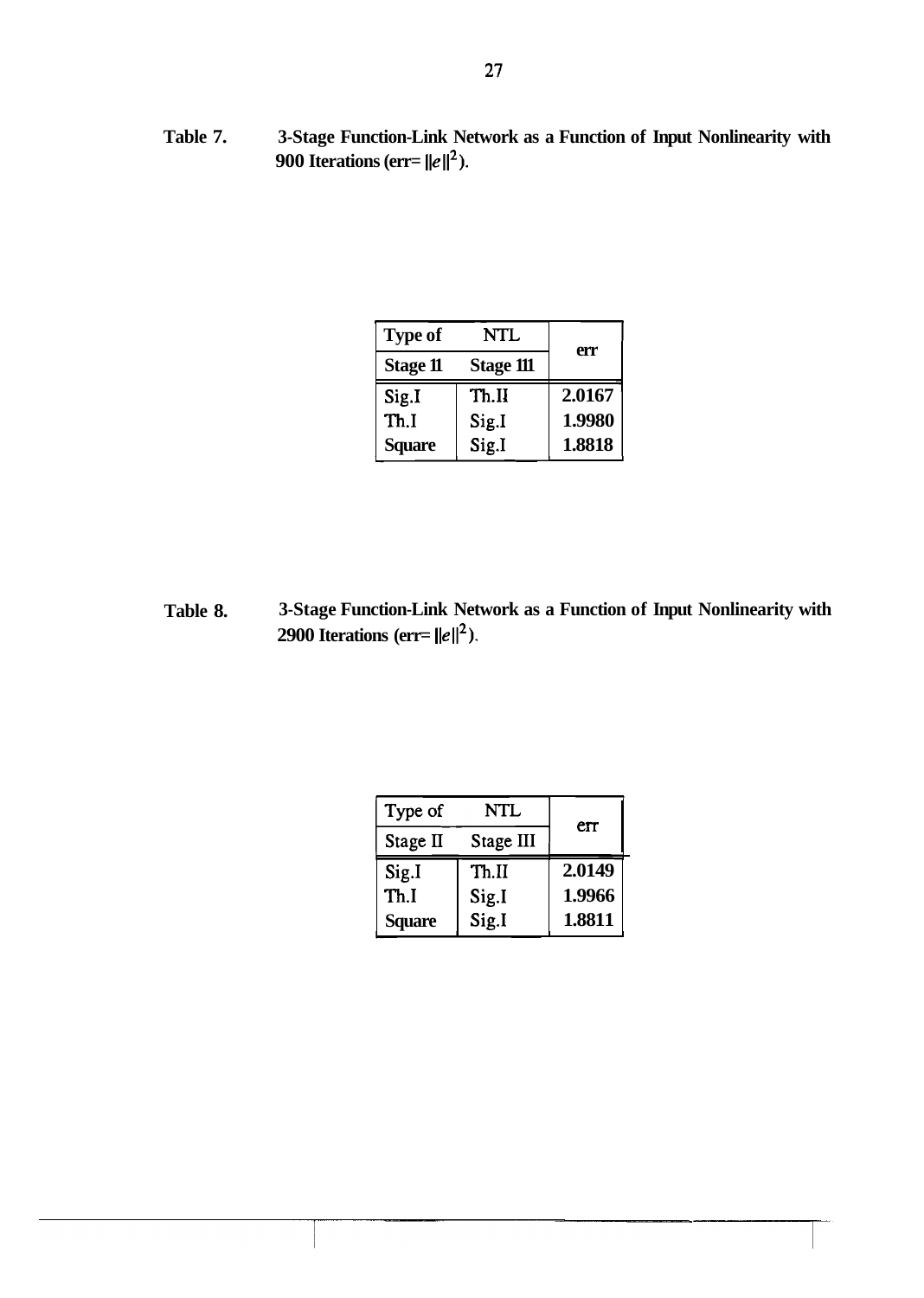| n-th                     | Square Error Sum |                  |                  |        |
|--------------------------|------------------|------------------|------------------|--------|
| Sweep<br><b>Training</b> | er1f             | erf2f            | erf3f            | err2b  |
| $n=1$<br>$n=2$           | 2.1353<br>1.8122 | 1.9377<br>1.7584 | 1.8393<br>1.7543 | 1.8758 |
|                          |                  |                  |                  |        |

Table 9. Performance of PSHNN with NLTl Sig.1 & NLT2 Th.II in Speech Prediction.

Table 10. Performance of PSHNN with NTLl Th.1 & NLT2 Sig.1 in Speech Prediction.

| n-th<br>Sweep   | Square Error Sum |        |        |        |
|-----------------|------------------|--------|--------|--------|
| <b>Training</b> | err1f            | err2f  | err3f  | err2b  |
| $n=1$           | 2.1353           | 2.0924 | 1.9210 | 1.8957 |
| $n=2$           | 1.8750           | 1.8592 | 1.8264 |        |

Table 11. Performance of PSHNN with NLTl Square & NLT2 Sig.I in Speech Prediction.

| n-th              | Square Error Sum |        |                  |        |
|-------------------|------------------|--------|------------------|--------|
| Sweep<br>Training | err1f            | err2f  | er <sub>3f</sub> | err2b  |
| $n=1$             | 2.1353           | 1.9330 | 1.6973           | 1.6812 |
| $n=2$             | 1.6705           | 1.6631 | 1.6399           |        |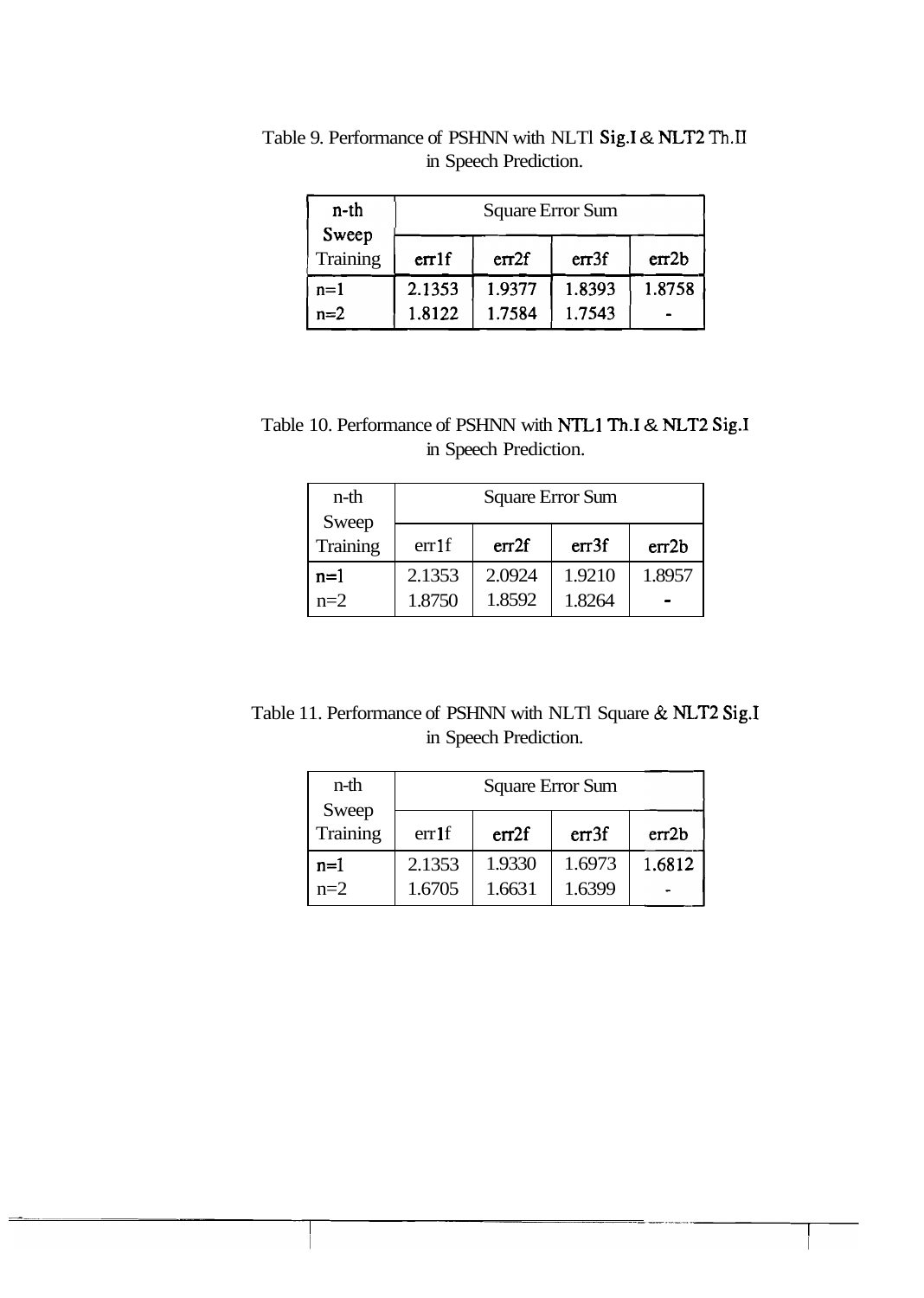**Table** 12. **Error Reduction with a Single Stage Network with** 12 **Hidden Units**  Trained by BP  $(\text{er}1 = ||e_1||^2)$ .

| # of<br>iterations | err    |
|--------------------|--------|
| 1000               | 1.1454 |
| 2000               | 0.8413 |
| 5000               | 0.6822 |
| 10000              | 0.4464 |
| 20000              | 0.2424 |
| 30000              | 0.2506 |
| 40000              | 0.2205 |
| 50000              | 0.1962 |

**Table** 13. **Error Reduction with a Two-Stage PSHNN with** 6 **Hidden Units per SNN Trained by Forward-Backward BP** (err  $1 = ||e_1||^2$ , err  $2 = ||e_2||^2$ ).

| # of   | err l  | err2   |
|--------|--------|--------|
| sweeps |        |        |
| 20     | 1.0528 | 1.0473 |
| 40     | 0.8962 | 0.8945 |
| 100    | 0.6031 | 0.6023 |
| 200    | 0.4374 | 0.4368 |
| 300    | 0.3367 | 0.3364 |
| 400    | 0.2714 | 0.2711 |
| 500    | 0.2133 | 0.2133 |
| 600    | 0.1927 | 0.1925 |
| 700    | 0.1895 | 0.1962 |
| 800    | 0.1771 | 0.1816 |
| 900    | 0.1731 | 0.1859 |
| 1000   | 0.1658 | 0.1708 |
|        |        |        |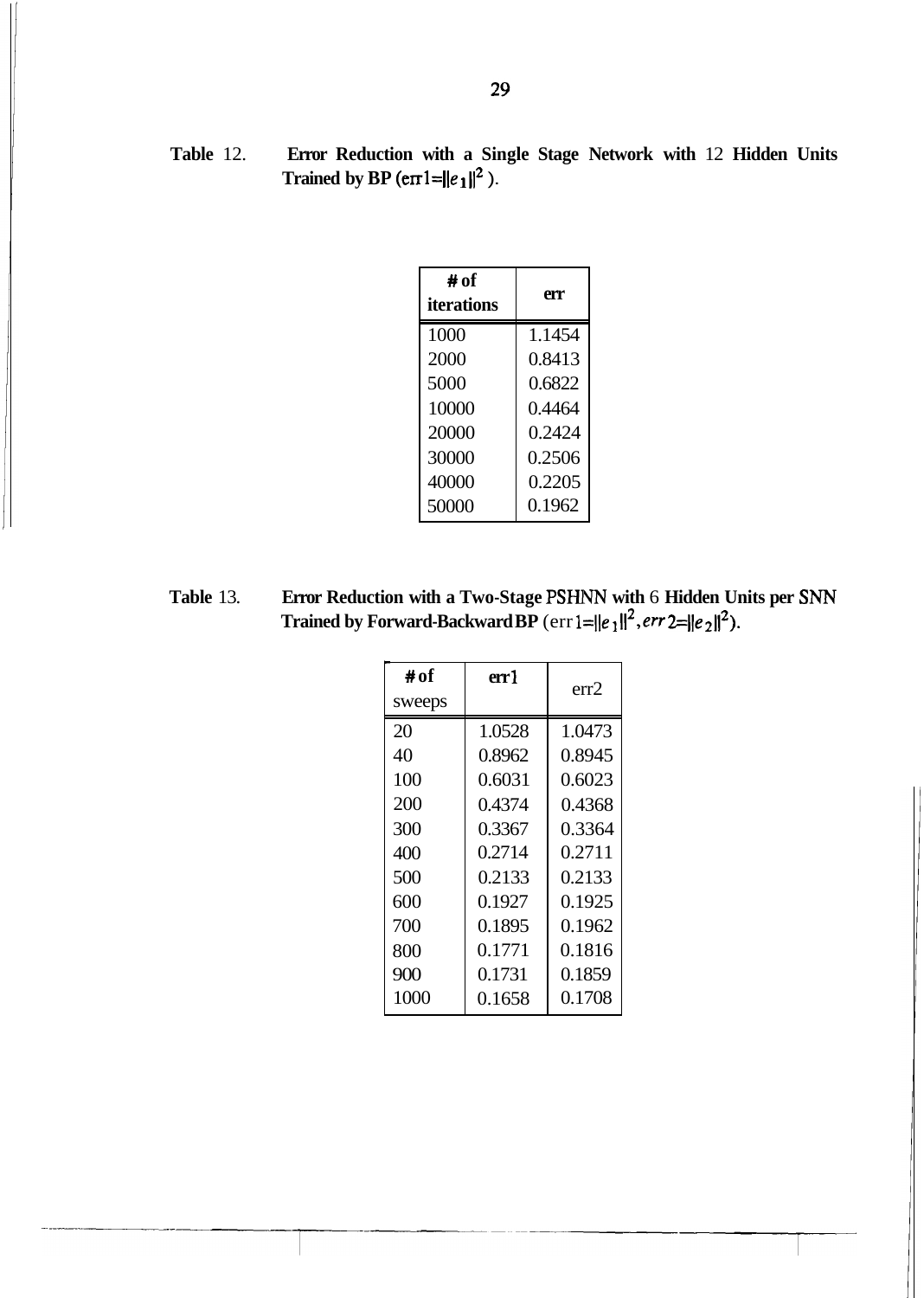| Table 14. | Error Reduction with a Three-Stage PSHNN with 4 Hidden Units per |
|-----------|------------------------------------------------------------------|
|           | <b>SNN</b> Trained by Forward-Backward BP.                       |

| # of  | errlf  | err2f  | err3f  | er <sub>2b</sub> |
|-------|--------|--------|--------|------------------|
| sweep |        |        |        |                  |
| 10    | 1.2380 | 1.2157 | 1.2138 | 1.1982           |
| 50    | 0.6486 | 0.6464 | 0.6462 | 0.6447           |
| 100   | 0.5240 | 0.5236 | 0.5236 | 0.5235           |
| 200   | 0.4488 | 0.4487 | 0.4483 | 0.4484           |
| 300   | 0.2825 | 0.2823 | 0.2819 | 0.2817           |
| 423   | 0.1965 | 0.1965 | 0.1962 | 0.1962           |
| 500   | 0.1705 | 0.1704 | 0.1704 | 0.1703           |
| 600   | 0.1604 | 0.1604 | 0.1604 | 0.1603           |
| 700   | 0.1551 | 0.1551 | 0.1551 | 0.1551           |
| 750   | 0.1529 | 0.1529 | 0.1529 | 0.1529           |

Table 15. Error Reduction with a Four-Stage PSHNN with 3 Hidden Units per SNN Trained by Forward-Backward BP.

| # of  | er1f   | err2f  | er <sub>3f</sub> | err4f  | er <sub>3b</sub> | er <sub>2b</sub> |
|-------|--------|--------|------------------|--------|------------------|------------------|
| sweep |        |        |                  |        |                  |                  |
| 10    | 1.3594 | 1.3561 | 1.3238           | 1.3195 | 1.2963           | 1.2914           |
| 50    | 0.6716 | 0.6707 | 0.6682           | 0.6682 | 0.6662           | 0.6662           |
| 100   | 0.5121 | 0.5119 | 0.5116           | 0.5116 | 0.5115           | 0.5114           |
| 200   | 0.4136 | 0.4136 | 0.4134           | 0.4134 | 0.4134           | 0.4132           |
| 300   | 0.3540 | 0.3540 | 0.3539           | 0.3538 | 0.3538           | 0.3537           |
| 400   | 0.3093 | 0.3093 | 0.3092           | 0.3091 | 0.3090           | 0.3090           |
| 500   | 0.2620 | 0.2619 | 0.2618           | 0.2618 | 0.2618           | 0.2617           |
| 600   | 0.2306 | 0.2306 | 0.2305           | 0.2304 | 0.2303           | 0.2304           |
| 666   | 0.2210 | 0.2209 | 0.2209           | 0.2208 | 0.2208           | 0.2208           |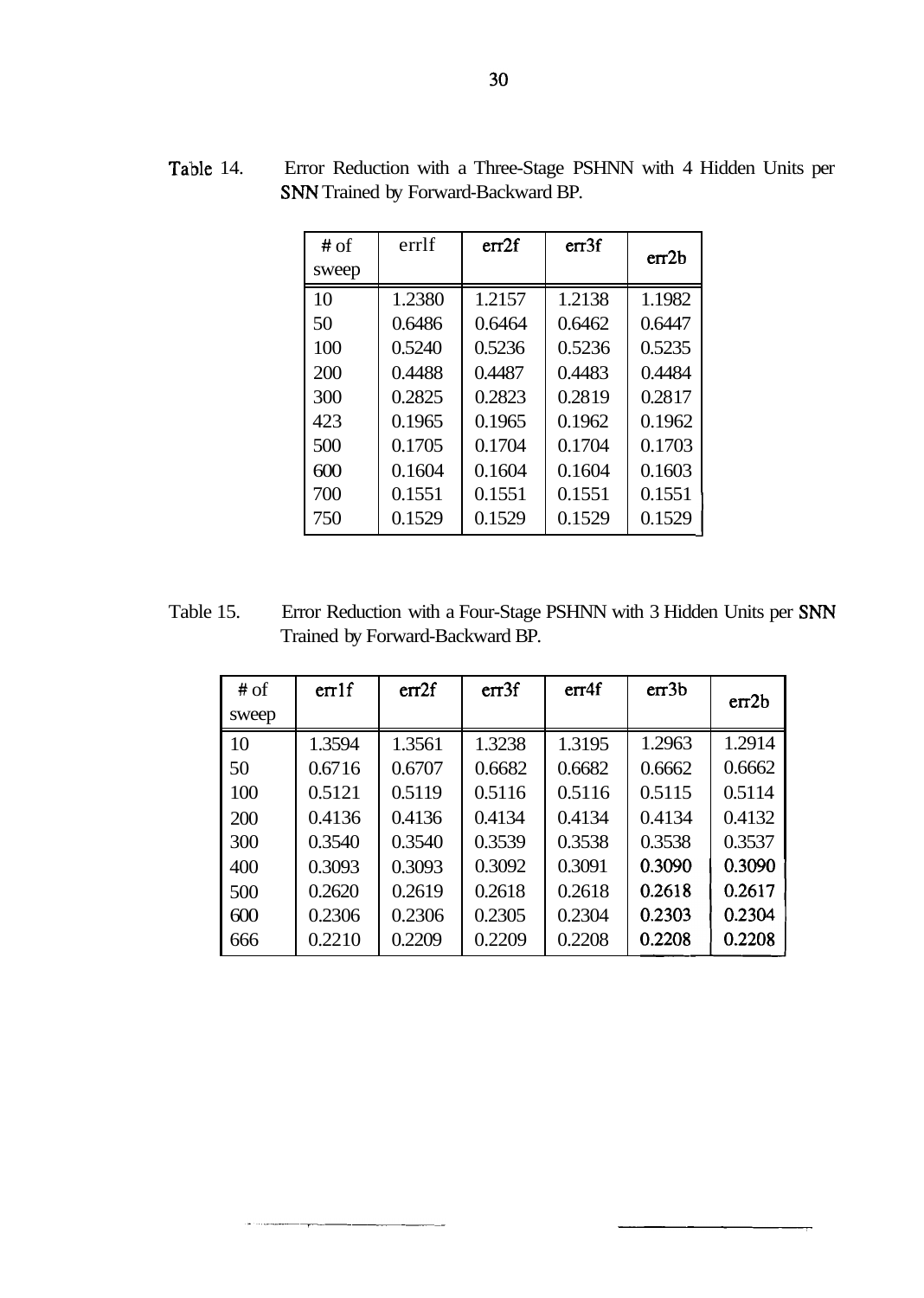

**Figure 1. Block Diagram of a Three-Stage PSHNN.**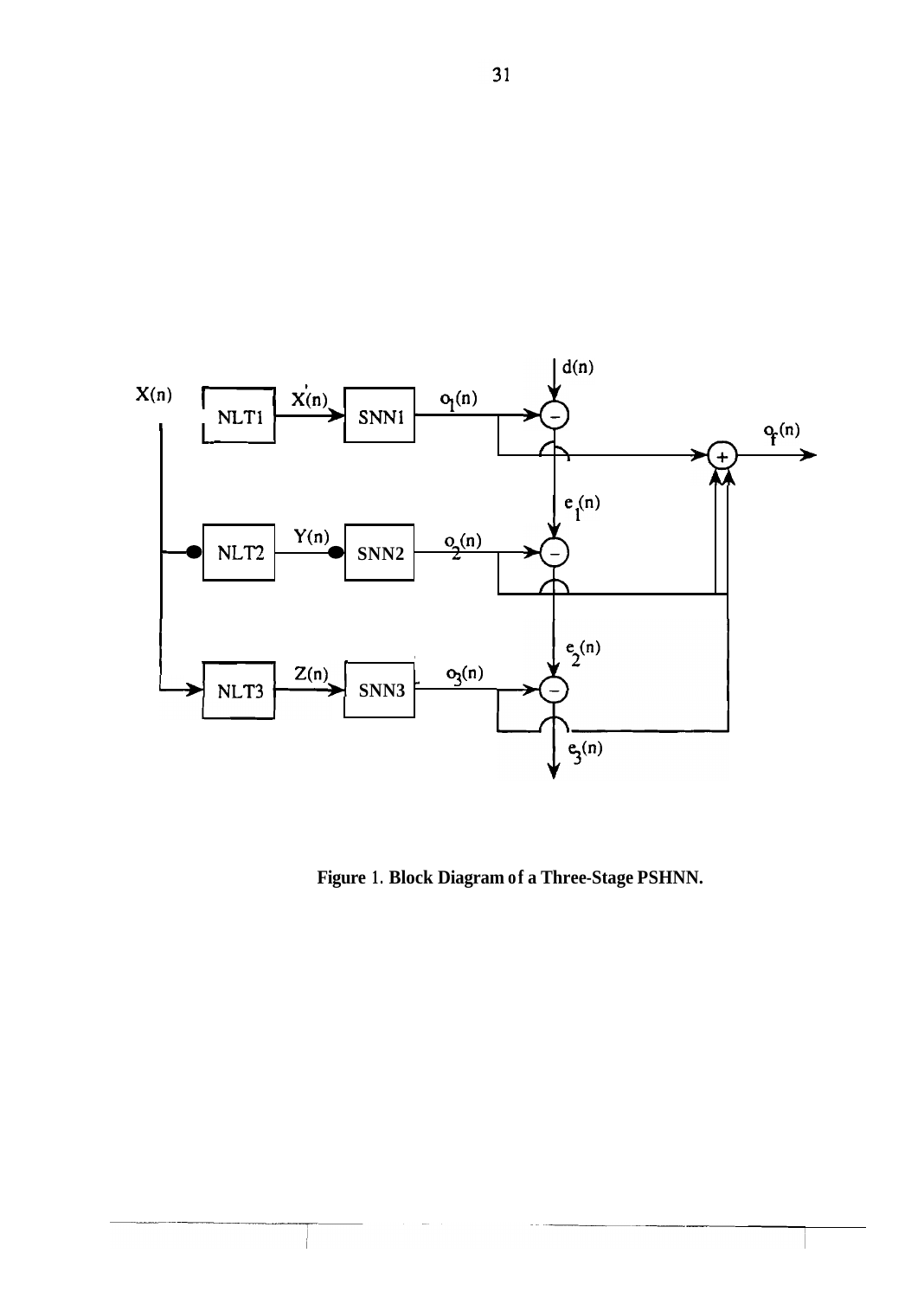

**Figure 2. Block Diagram of a Function-Link Network.**